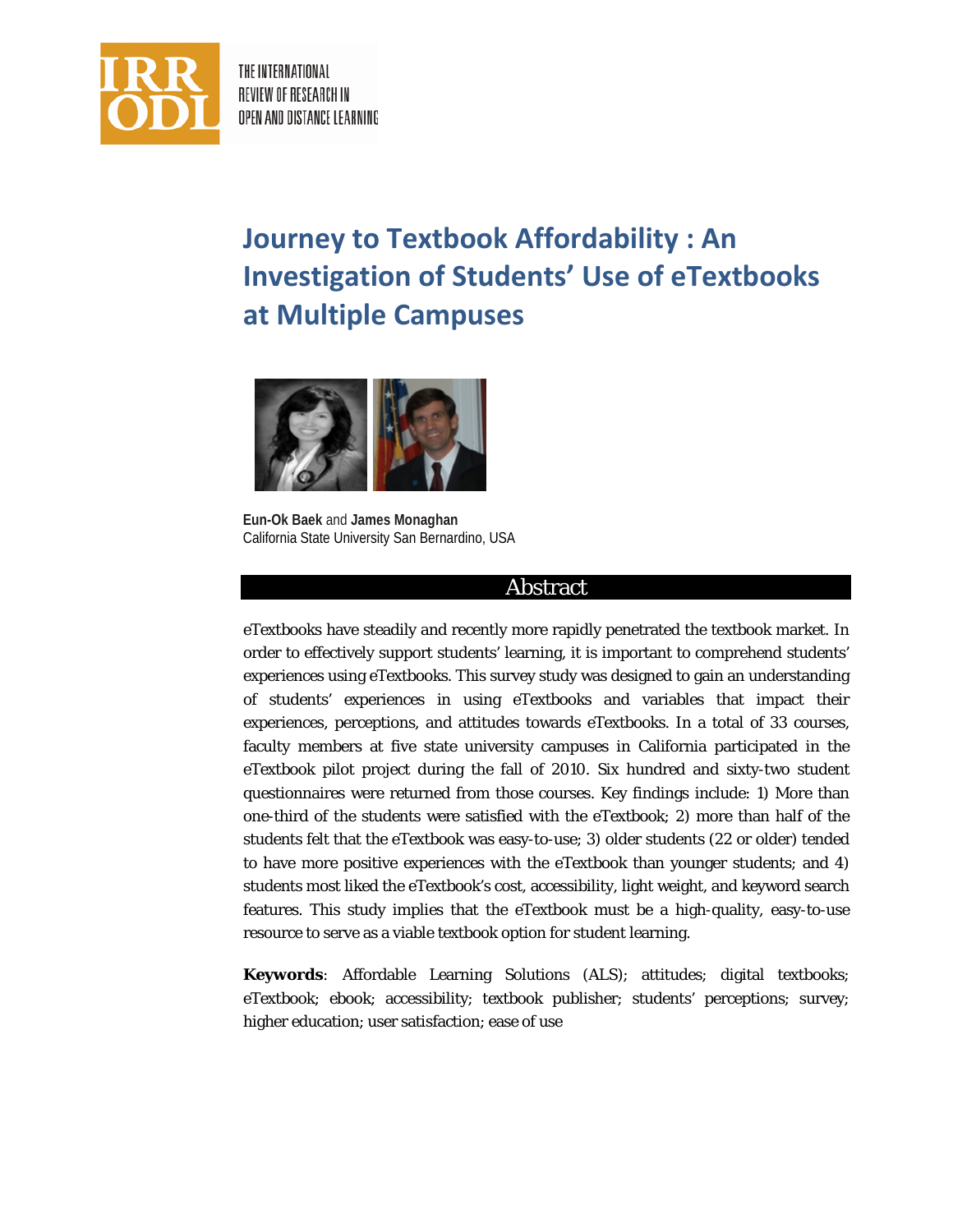# Introduction

# Textbook Costs

Various US government reports clearly show that skyrocketing textbook costs threaten the accessibility and affordability of higher education in the United States (Advisory Committee on Student Financial Assistance, 2007; Federal Textbook Price Disclosure Law, 2010; US Government Accountability Office Report on College Textbooks Accountability, 2005). The US Government Accountability Office Report on College Textbooks Accountability (2005) stated that between 1986 and 2004, textbook prices nearly tripled in the United States, increasing at an average of 6% per year, for a total increase of 186%.

Also the Advisory Committee on Student Financial Assistance (2007) reported that textbook prices represent a significant barrier to students' accessibility to textbooks. The report concluded that textbooks cost between \$700-\$1000 per year; textbook prices have risen much faster than other commodities; and that college aid fails to cover textbook expenses. Textbook costs are equivalent to 26% of tuition costs for an average four-year public university student and 72% of tuition costs for an average community college student. In fact, the California State Auditor (2008) reported that textbook costs grew more rapidly than student fees in academic year 2007–08.

The federal textbook price disclosure law, issued on July 1, 2010, as a continuation of the Higher Education Opportunity Act of 2008, considers cost an integral part of textbook selection. According to this act, institutions will be required to disclose "to the maximum extent practicable," textbook information, including cost, in their course schedules during the registration process. Also, it requires the publisher to make available information about copyright dates for the three previous editions, whether or not the textbook is available in any other forms, and the price of the textbook with and without bundled materials (Student PIRG, 2010; US Department of Education, 2008).

Over 30 states introduced legislation related to the textbook issues addressed in the act (West Virginia Higher Education Policy Commission and Community and Technical College System, 2009). Many university systems have initiated projects to offer affordable textbook options such as eTextbooks, textbook rental models, and open textbooks (Hull & Lennie, 2010; Johnson, 2011; Maxwell, Little, & Stites-Doe, 2011; Young, 2010a; Young, 2010c). Issues related to the eTextbook option, the focus of this study, will be discussed in the following section.

# eTextbook Markets and Student Perceptions of eTextbooks

eTextbooks became available in the late 1990s with the market gradually growing through 2007 and dramatically increasing since 2008 (Johnson, 2011). eTextbooks have disrupted the traditional higher education textbook market including other alternative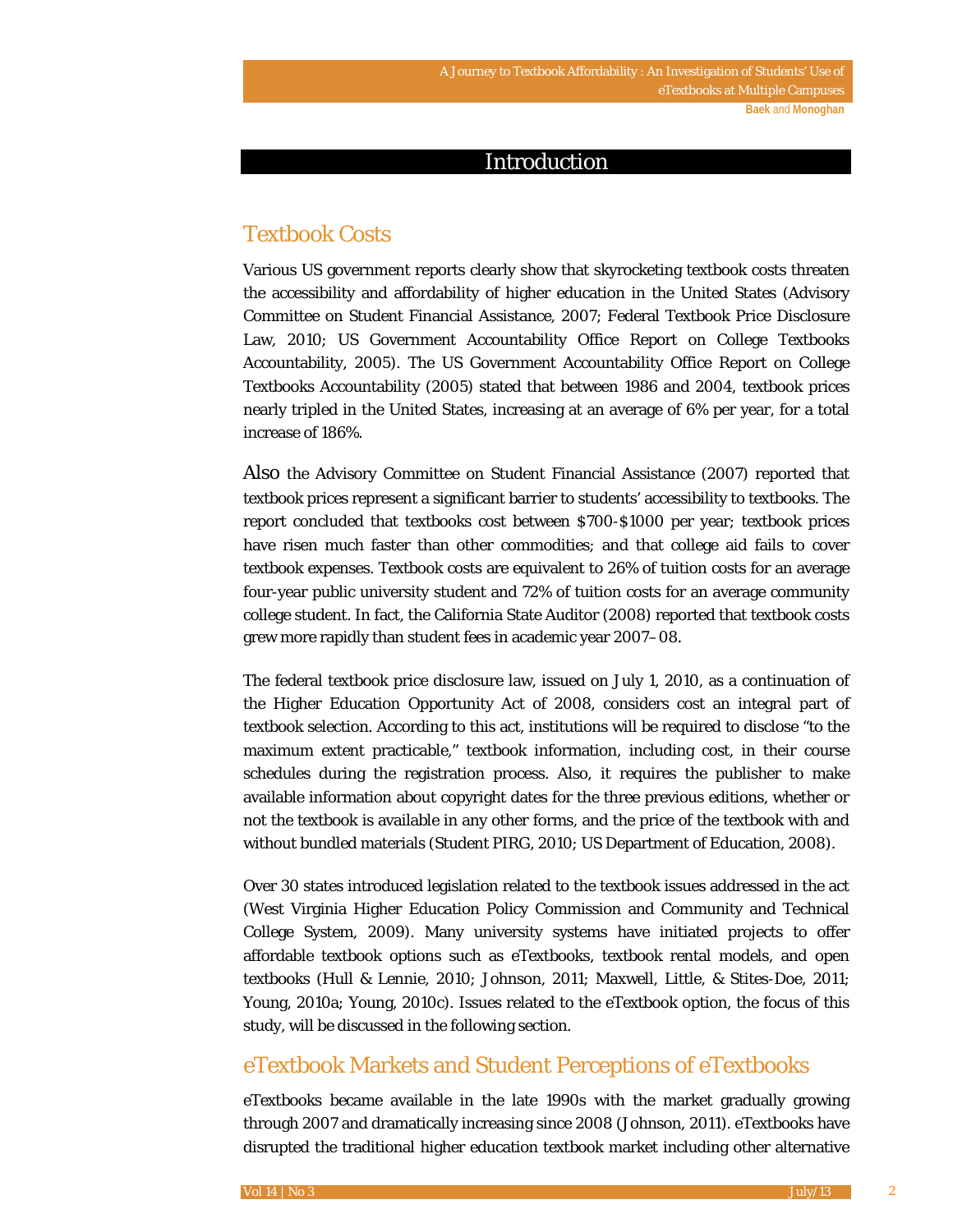textbook options (e.g., textbook rental models and open textbooks) due to their competitive costs (Hull & Lennie, 2010; Johnson, 2011; Maxwell, Little, & Stites-Doe, 2011; Weisberg, 2011; Young, 2010a; Young, 2010c).

A growing number of students are more open to eTextbooks (Maxwell, Little, & Stites-Doe, 2011) for their accessibility, user-friendly interfaces, and cost-effectiveness. This, however, does not necessarily mean that students are ready to adopt eTextbooks. Many studies show that students simply prefer printed books to eTextbooks because of the look and feel (Book Industry Study Group, 2010; NACS, 2010; Young, 2010b) regardless of their gender (McGowan, Stephens, & West, 2009; Woody, Danel, & Baker, 2010), comfort level with computers (Woody et al., 2010), and prior experience using eTextbooks (McGowan et al., 2009; Shepperd, Grace, & Koch, 2008; Woody, Daniel, & Baker, 2010). Shepperd et al. (2008) presented data that indicated it was premature to entirely replace traditional textbooks.

In the Book Industry Study Group's report (2010), 75% of 1,428 student respondents from 10 colleges chose "regular print textbooks" as their favorite. Students liked print textbooks because they are familiar, easy to read and use for note taking, and convenient.

McGowan et al.'s 2009 study also attested to students' overwhelming preference for hardcopy textbooks. They found statistically significant differences among students who preferred eTextbooks based on their education level, age, and gender. More graduate students than undergraduate, more older students than younger students, and more male students than female students were in favor of the eTextbook option as measured by statistical analysis.

Interestingly, Weisberg (2011) found over a two-year longitudinal study that students become more receptive to using eTextbooks over time. During the first year, students were not comfortable with the eReaders and digital textbook readers and were very skeptical of the effectiveness of eTextbooks. At year's end, students remained cautious but enjoyed the advanced features of the eReaders or eTextbooks such as note taking, highlighting, and searching. In the final year, many students purchased eReader devices and considered eTextbooks their primary textbooks. Like other technologies, it seems to take time for students to become familiar with eTextbooks even though young college students may be considered tech savvy.

Students' mixed but still overwhelming uneasiness towards eTextbooks is somewhat alarming considering the great many universities in the process of adopting licensed eTextbooks (Young, 2010a; Young 2010c). In order to effectively support students' learning, it is important to comprehend students' experiences using eTextbooks.

Drawing on this literature, this study was designed to gain an understanding of students' eTextbook use experiences. This study sought to assess students' perceptions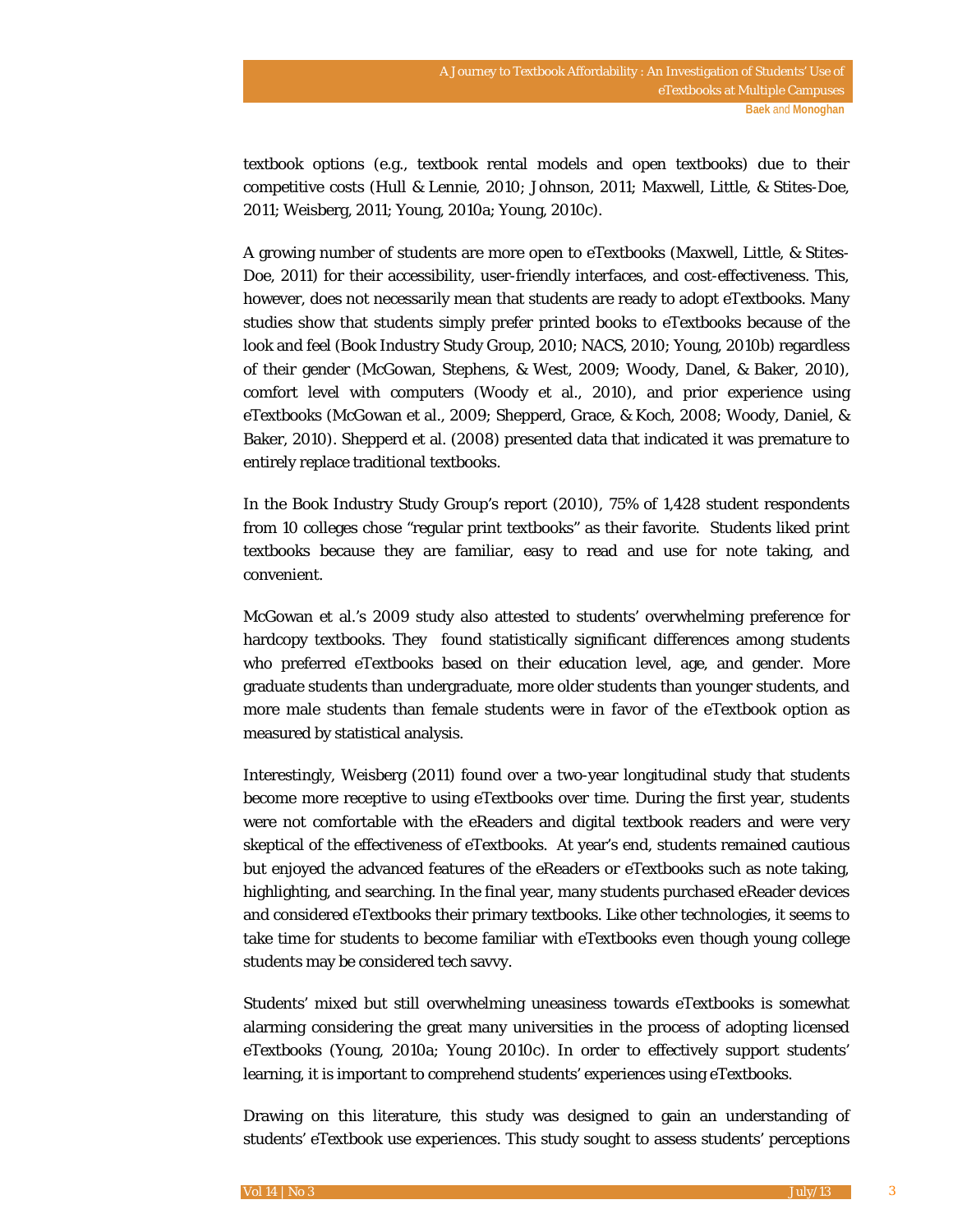of the eTextbook in terms of satisfaction, ease of use, willingness to recommend, and variables that impacted students' experiences and perceptions concerning eTextbooks. The section that follows outlines the methodology used in this study for addressing these research goals.

# Methodology

# Setting

This study was conducted as a part of the Affordable Learning Solutions (ALS) initiative led by the state university system in a West Coast state in the USA. The initiative was focused on providing effective location and distribution of digital instructional resources and materials for faculty and students. A series of research studies has been conducted to guide and support ALS's efforts to provide affordable textbooks for students (Baek & Monaghan, 2009, 2010a, 2010b).

Baek and Monaghan (2010a, 2010b) revealed students' high interest in a licensed eTextbook (78.46% students; 492 out of 627 returned questionnaires) at campus D, one of the campuses where this study was conducted.

This positive perception of eTextbooks served as an impetus for the ALS project team to implement an eTextbook pilot testing program at multiple university campuses in the fall of 2010. To support the pilot testing effort, this study was designed to gain an understanding of students' experiences using licensed eTextbooks.

Five four-year state university campuses participated in the eTextbook pilot project. These campuses were chosen based on the faculty's interests in participating in the eTextbook project by adopting an eTextbook in their courses. Each of the five campuses' student enrollment falls within the range of 13,000 to 31,000 students. eTextbooks were provided by two different vendors. Three of the campuses (B, C, and E) used eTextbooks from Provider A and the other two (A and D) used eTextbooks from Provider B.

eTextbook Provider A, the world's largest eTextbook provider, was founded by major textbook publishers in 2007 to sell electronic versions of current titles, and by 2009 offered 7,150 titles (Young, 2009). eTextbooks from Provider A's company Web site are available in two formats, online and downloadable versions. The online option requires internet access while the downloadable version can be viewed without internet access following the initial download. In addition, electronic resource packages that include online interactive learning experiences such as online homework, quizzes, simulations, videos, and links to other related Web sites are available. According to the company Web site, even after a student's subscription expires, eTextbooks can be accessed using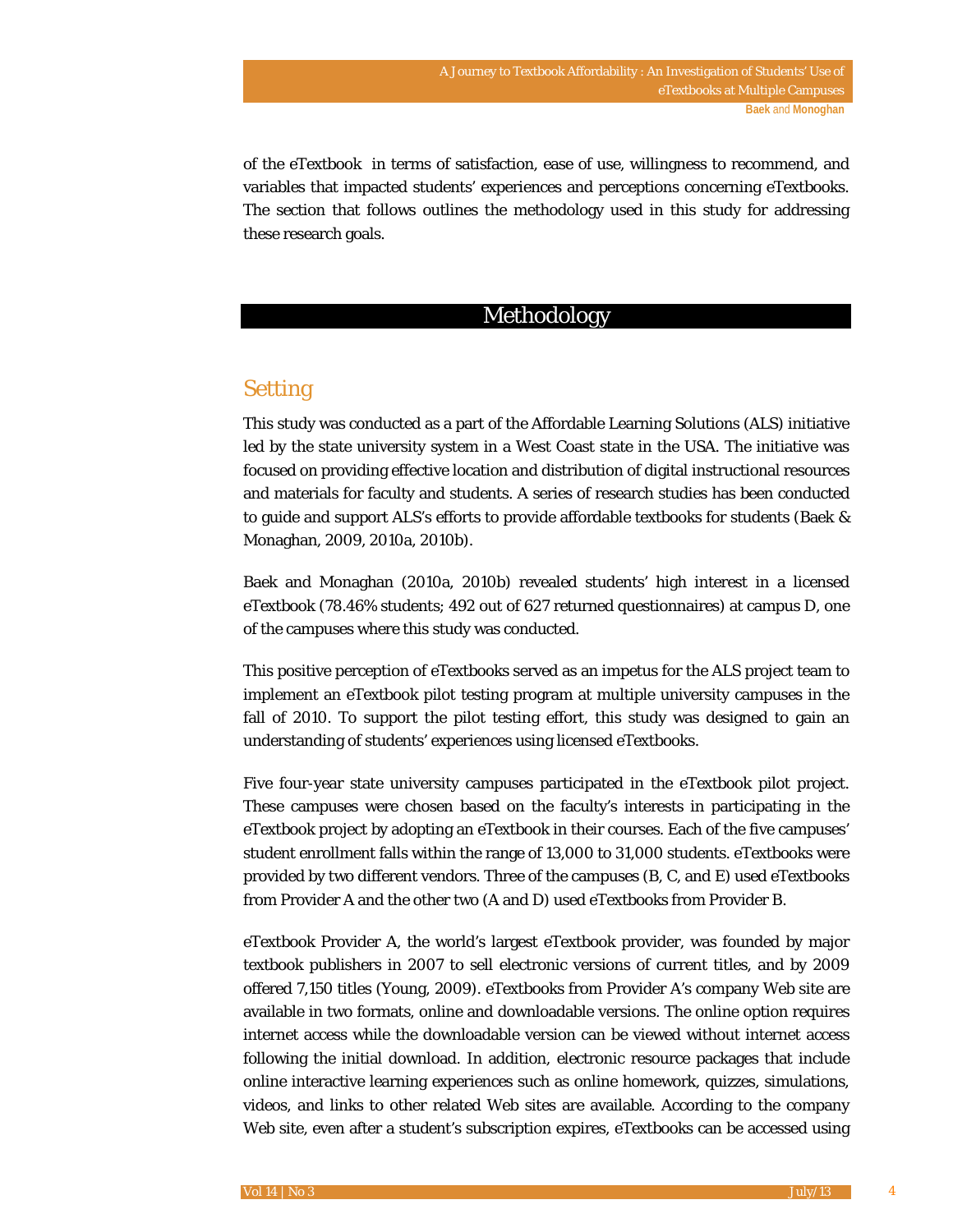either option. In addition, the company released free applications allowing users to read textbooks on iPad, iPhone, or iPod devices.

eTextbook Provider B was launched in 2007 by Fourteen40, Inc. which was acquired by Follett Corporation in 2008, making it a part of Follett Digital Resources and resulting in a re-launch in the spring of 2009. After purchasing an eTextbook from Provider B, a student needs to download it to MyScribe (PC or Mac) to read and search the book. According to the company Web site, downloading the book grants a lifetime nontransferable license to that edition of the book on up to three computers.

# Instrument Development and Data Collection

Guided by discussions with the ALS team, a survey research design and sampling methodology were selected to gain an understanding of students' experiences using licensed eTextbooks. The questionnaire was developed after referring to various journal and newspaper articles on the issue of eTextbooks. It was reviewed by an external research expert, the project team members, and two eTextbook publishers, and was pretested with four students for relevance and clarity of content, and revised accordingly.

The questionnaire was available electronically on the http://www.surveymonkey.com/ Web site. The questionnaire consisted of 30 questions including 12 questions addressing students' demographic/course information (yes/no and multiple choice) and 18 questions on students' experiences using the eTextbook license (Likert scale items, 1 being *strongly disagree* to 5 being *strongly agree* and open-ended questions). Students' demographic information included age, gender, year of study, the course for which the eTextbook was used (general education or upper division course), ownership of technology tools (e.g., desktop, laptop, smart phone, Internet), and whether or not they had purchased an eTextbook before this pilot testing. Questions addressing students' experiences/perceptions of the eTextbook included their perception of its price, purchasing process, ease of initial access, delivery of content, overall ease of use, overall satisfaction, interest in taking an eTextbook required course again and in recommending an eTextbook required course to their friends.

The questionnaire was administered between September 27 and November 9, 2010. It was available from the beginning through the midpoint of the semester/quarter. A total of 3,870 questionnaires were distributed and 662 questionnaires were collected, a return rate of 17%.

It is important to note that Question 12 asked participants to exit the questionnaire if they had not purchased the eTextbook. Therefore, after Question 12, the total number of responses calculated was 615. The number of questionnaires analyzed varies by item depending on the number of respondents for each item.

A total of 33 courses, faculty members from the five campuses agreed to participate in eTextbook pilot testing during the fall quarter/semester, 2010. The questionnaire was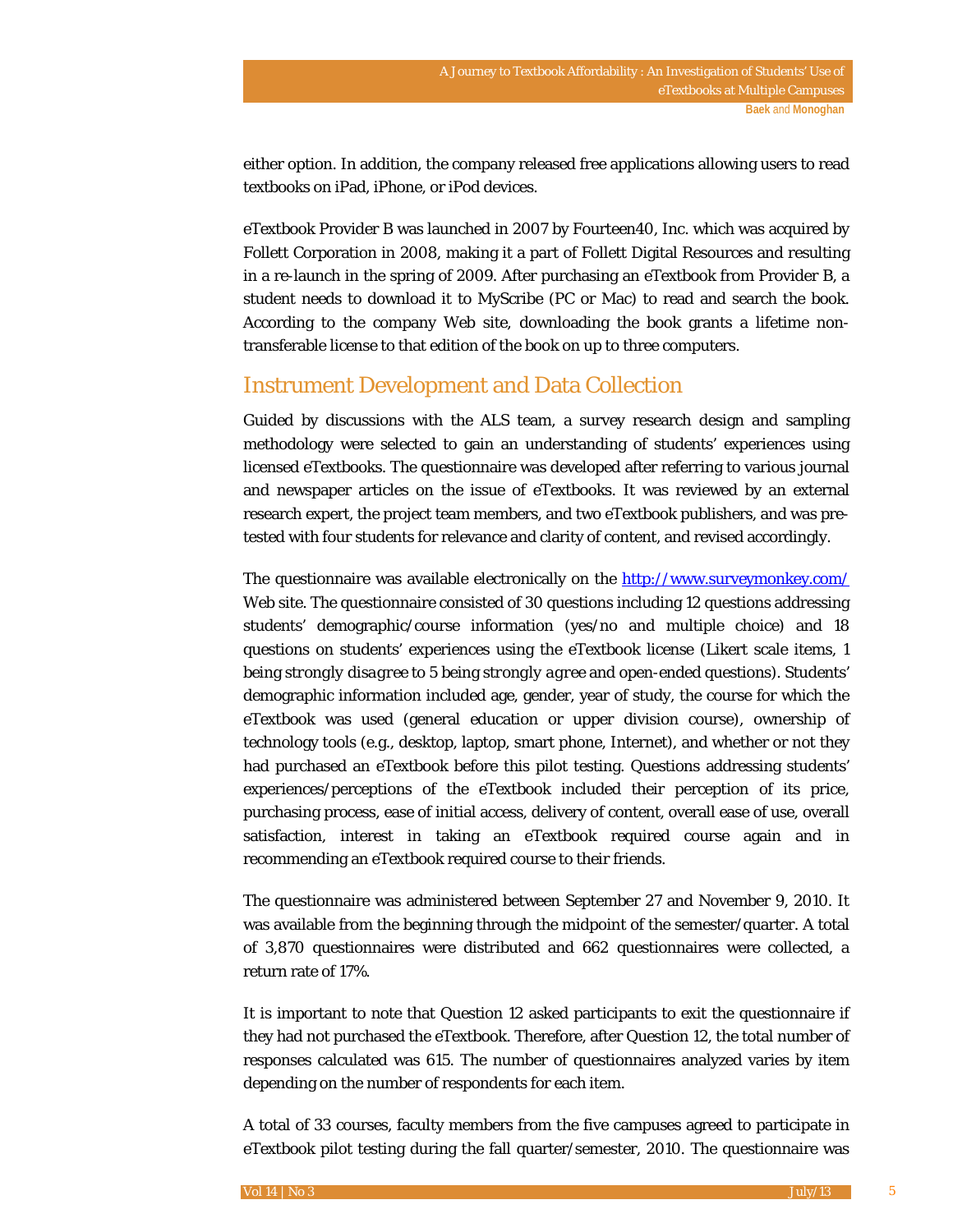sent to students in those courses. The courses included as a part of this study encompassed a wide range of disciplines: business (8), communication (7), information science (4), mathematics (2), finance (2), management (3), marketing (3), American government (1), biology (1), education (1), and social psychology (1). The majority of courses were from the field of business.

# Data Analysis

The data from the Survey Monkey site were imported into Microsoft Excel then into SPSS version 19. Frequency was calculated for each of the questions. The nonparametric Kruskal-Wallis analysis of variance test and chi-square test were used to analyze inferentially the relationship between the nominal data and the ordinal data. Kendall tau-b was calculated, as well, to measure the strength of association of ordinal data.

The data from open-ended questions was categorized to find emerging themes using the content analysis method. Content analysis is one of the classical analysis procedures used to analyze various forms of textual data, such as interview data (Flick, 1998; Lincoln & Guba, 1985).

### Findings and Discussion

Background information, students' perceptions of the eTextbook, and variables that strongly related to students perceptions are discussed. The background information summarizes the key features of the survey participants. The Students' Perceptions of the eTextbook section discusses a general picture of students' perceptions of the eTextbook in three areas, satisfaction, ease of use, and students' willingness to recommend courses which require eTextbooks, as well as some variables which influenced their perceptions. Open-ended survey data were used to assess what students most and least liked about the eTextbook.

# Background Information

Six hundred and sixty-two participants completed the online questionnaire. Six hundred and sixty indicated their campus: A (98, 14.8%), B (171, 25.9%), C (194, 29.4%), D (108, 16.4%), or E (89, 13.5%). Six hundred and fifty-four students indicated their year: freshman (166, 25.4%), sophomore (107, 16.4%), junior (184, 28.1%), senior (165, 25.2%), or graduate (32, 4.9%).

Table 1 summarizes key background information from the respondents. The most noteworthy finding is that almost all of the student respondents are well equipped with regard to technology; 98% of students who answered have internet access at home. Over 80% of students have a notebook computer. Close to 60% of students have a desktop computer, and more than 41% of students have a smartphone. Another important point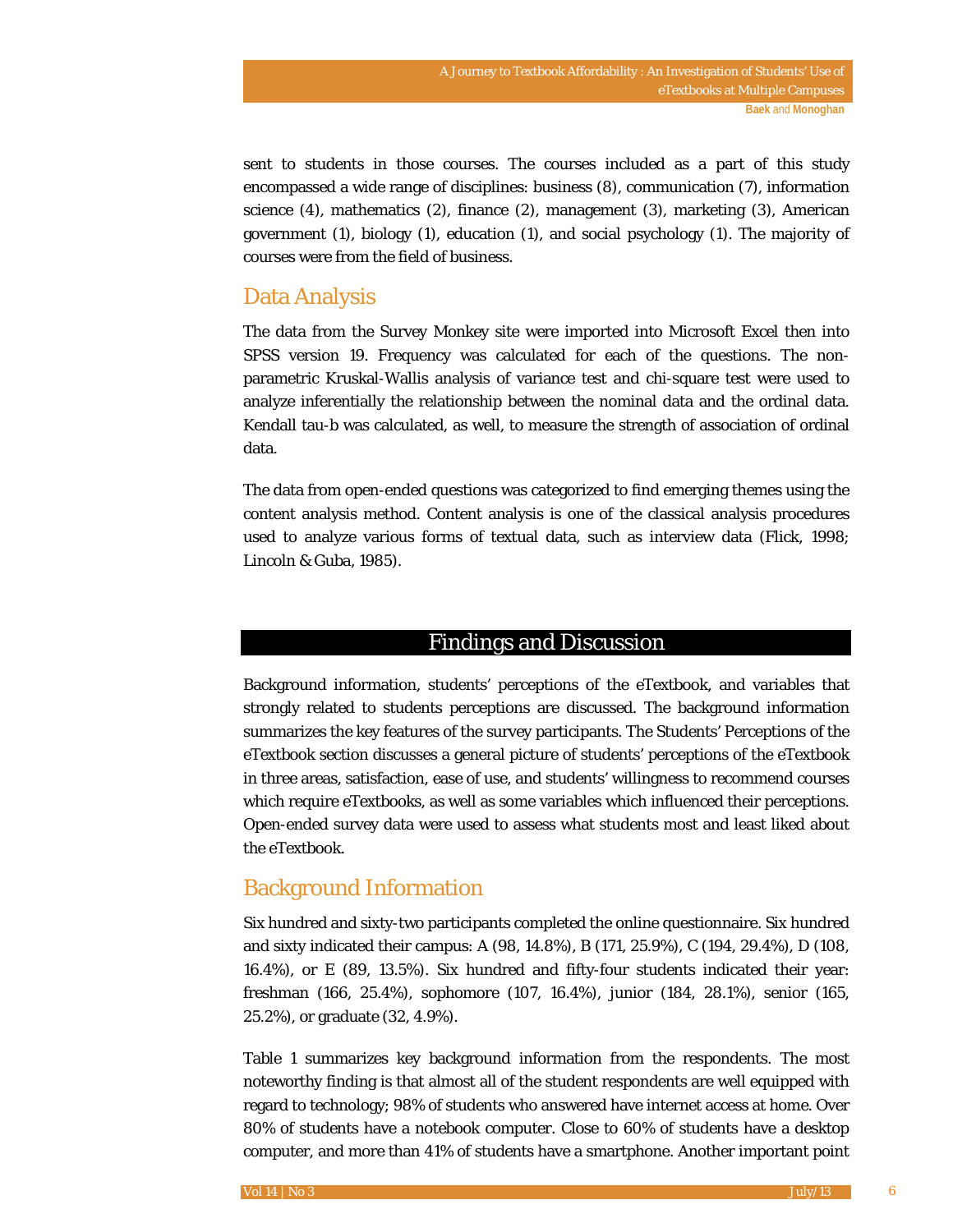is that the vast majority of students (over 91.4%) who responded had purchased the required eTextbook.

#### Table 1

| Gender                                             | Males (264, 40%)                                                                                              |                                    |                                                                                                          | Females (398, 60%)            |         |  |
|----------------------------------------------------|---------------------------------------------------------------------------------------------------------------|------------------------------------|----------------------------------------------------------------------------------------------------------|-------------------------------|---------|--|
| Age                                                | 21 or younger (396, 60.7%)                                                                                    |                                    |                                                                                                          | 22 or older (256, 39.3%)      |         |  |
| Class (GE/UD)                                      | <b>General education courses</b><br>$(307, 43.7\%)$                                                           |                                    | $(346, 49.3\%)$                                                                                          | <b>Upper division courses</b> |         |  |
| Internet at home                                   | Yes (643, 98%)                                                                                                |                                    | No (14, 2%)                                                                                              | 657                           |         |  |
| <b>Purchased some</b><br>kind of e-books<br>before | Yes $(307, 46.4\%)$                                                                                           |                                    | No $(355, 53.6\%)$                                                                                       | 662                           |         |  |
| <b>Purchased the</b><br>eTextbook for<br>the class | Yes $(600, 91.4\%)$ :<br>eTextbook provider A (423,<br>$70.5\%)*$<br>eTextbook provider B (177,<br>$29.5\%)*$ |                                    | No $(57, 8.6\%)$ :<br>eTextbook provider A<br>$(30, 52.6\%)*$<br>eTextbook provider B<br>$(27, 47.4\%)*$ |                               | 657     |  |
| <b>Reading device</b>                              | Desktop (393,<br>59.4%)                                                                                       | <b>Notebook</b><br>$(531, 80.2\%)$ | Smartphone<br>$(276, 41.7\%)$                                                                            | iPad<br>(26,<br>3.9%          | $662**$ |  |
|                                                    | $D$ & $N***$                                                                                                  | D, N & S                           | Kindle (8,                                                                                               | Other                         |         |  |

#### *Background Information for Student Questionnaire Respondents*

\*Percentage was calculated within each cell.

(278, 41.99%)

\*\*Frequencies total more than 662 because students chose all the options that applied to them.

(147, 22.2%)

1.2%)

(25, 3.8%)

\*\*\*D&N= desktop & notebook; D, N&S = desktop, notebook & smartphone

# Students' General Perceptions of the eTextbook

### **Overall satisfaction.**

Students' overall satisfaction regarding the eTextbook was evenly distributed into three groups, satisfied, neutral, and dissatisfied, following the combination of agree and strongly agree responses into one category and disagree and strongly disagree into another. Slightly more than one-third of students (208 of 598 respondents, 34.2%) said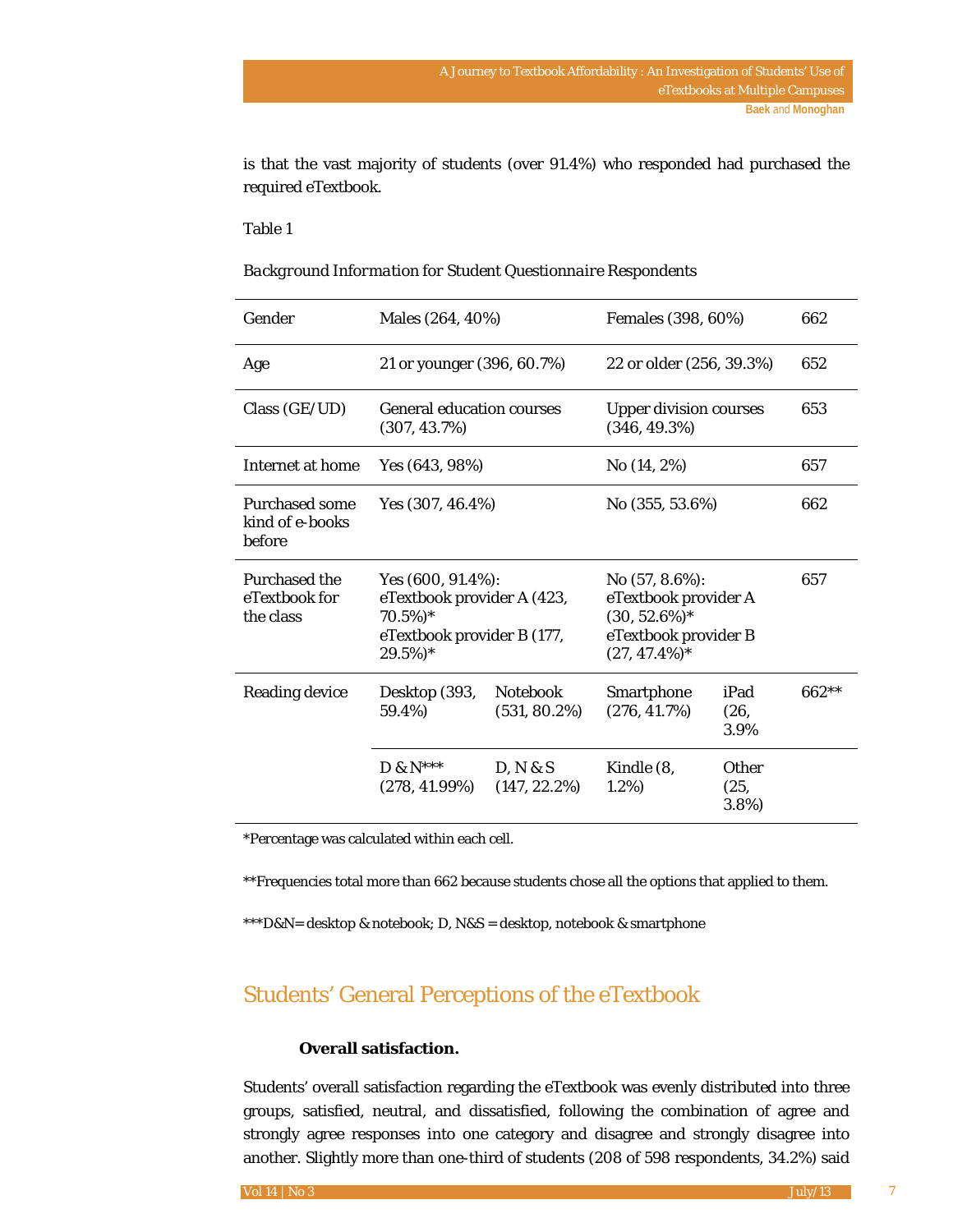

that they were satisfied with the eTextbook as compared to students who rated themselves dissatisfied (192, 31.6%) as shown in Figure 1.

*Figure 1.* Students' overall satisfaction with eTextbook.

This result is congruent with other studies (BISG, 2011; Student PIRGs 2008, 2010). The Book Industry Study Group's recent questionnaire study (January 6, 2011) revealed that nearly 75% of student respondents prefer print textbooks due to affection for their look and feel, permanent ownership, and the option to resell. Student PIRGs (2008, 2010) survey studies also mentioned that 75% of students prefer regular print textbooks for their readability, because they are used to them, and because of their convenience. In the National Association of College Stores' study (2010), 74% of students (627 participants) said that they would choose a printed book over an eTextbook if the choice were left entirely up to them for its permanent ownership and the option to resell. In these studies, only about 25% preferred eTextbooks.

This result is somewhat disappointing as compared to the results of a survey study conducted at campus D by the ALS project team in the spring of 2010 (Baek & Monaghan, 2010a, 2010b). In that questionnaire, 78.46% of students (492 out of 627 returned questionnaires) rated themselves likely to choose this new textbook option. This shows quite a high level of openness and a preference for the licensed eTextbook option, when less than half of the participants were familiar with this option.

One must exercise caution in directly comparing the data as the current data report "satisfaction" while the previous report "preferences." It is difficult to pinpoint one specific factor that would have influenced this phenomenon. The lower price of the eTextbook was a driving force behind the finding of high interest in eTextbooks (pilot testing results from the spring 2010 data). After using the eTextbook, only one-third of questionnaire respondents had a positive experience. This implies that the low price alone cannot bring students satisfaction with the eTextbook. A myriad of variables (e.g., student variables and eTextbook features) discussed here in the Findings section seem to contribute.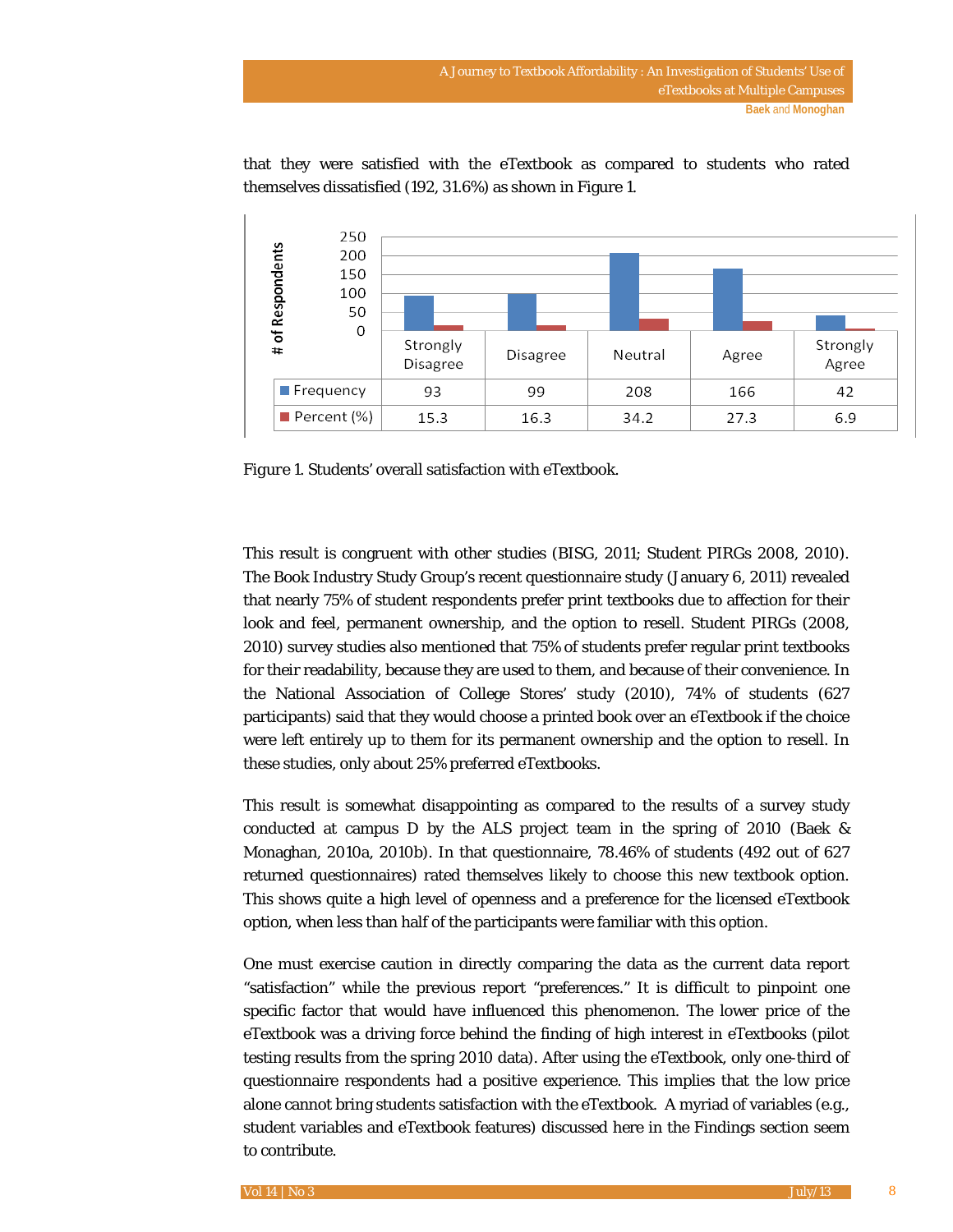### **Students' perceptions of ease of using the eTextbook.**

Over 53% (323 of 607) of students who responded to this question said that the eTextbook was easy to use, while 22.1% (134) of students thought it was not easy to use as shown in Figure 2. There was no statistically significant difference in the students' perceptions toward ease of using the eTextbook between the two eTextbook providers.



*Figure 2.* Students' perceptions of ease of using the eTextbook.

However, there was a statistically significant difference in students' perceptions of the online version and the downloadable version. As shown in Table 2, students who used an online version were more likely to perceive the process of initially accessing the eTextbook as easy and overall were more likely to rate the eTextbook as easy to use than students who used a downloadable version. In order to read the downloadable version, students had to go through an additional initial step required to access and read the downloadable version which required downloading the textbook company's application.

### Table 2

*Students Perceptions of eTextbook by Type of eTextbook Content Delivery*

|                           | Online           |              |                  | Downloadable | <b>Statistically significant</b>    |
|---------------------------|------------------|--------------|------------------|--------------|-------------------------------------|
|                           | $\boldsymbol{n}$ | Mean<br>rank | $\boldsymbol{n}$ | Mean<br>rank |                                     |
| Ease of initial<br>access | 214              | 156.95       | 79               | 120.04       | $X^2(1, n = 291) = 11.99, p < .001$ |
| Overall ease of use       | 213              | 154.33       | 78               | 123.24       | $X^2(1, n = 291) = 8.64, p < .01$   |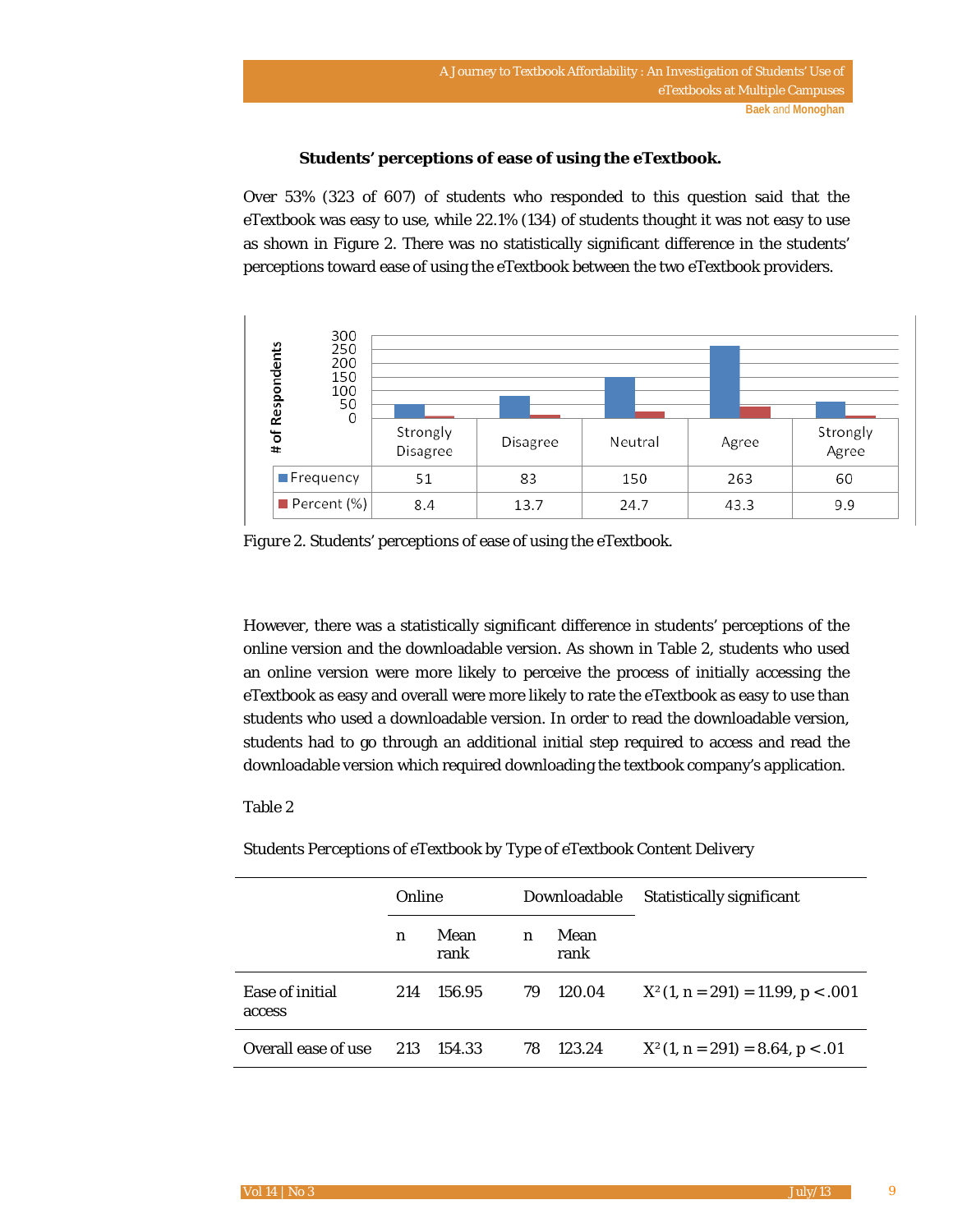### **Students' perception of recommending the eTextbook.**

Students were unlikely to say they would use an eTextbook again or recommend one to a friend. However, those students who found the eTextbook easy to use were more likely to say they would use another or recommend one to a friend. Only about 16.7% of students agreed that they are likely to choose a class where the instructor requires them to buy an eTextbook license in the future. More than 49% of students did not agree with that statement.



*Figure 3.* Likelihood students will return to an eTextbook course.

This sentiment was consistent when students were asked whether they would recommend a class that requires purchase of an eTextbook license to a friend. Students who strongly agreed or agreed accounted for 18% (108) of respondents while those who strongly disagreed or disagreed made up 45.6% (275) of 603 respondents as shown in Figure 3. Students' opinions did not vary significantly based on provider.

# Variables that Are Related to Students' Perceptions of the eTextbook

This section discusses variables strongly related to students' perceptions of the eTextbook.

### **Students' comfort level reading a long text on a computer screen.**

Students' comfort level reading a long text on a computer screen turned out to be a significant variable that statistically related to students' overall experience with the eTextbook they used. This variable was revealed as important in the questionnaire conducted in spring 2010 as well (Baek & Monaghan, 2010a, 2010b).

Crosstab (chi-square test) results and Kendall tau b (strength of association) will be discussed below. In the analysis, three categories were used instead of the original five Likert scale items, *agree* (*strongly agree* and *agree* were combined), *neutral*, and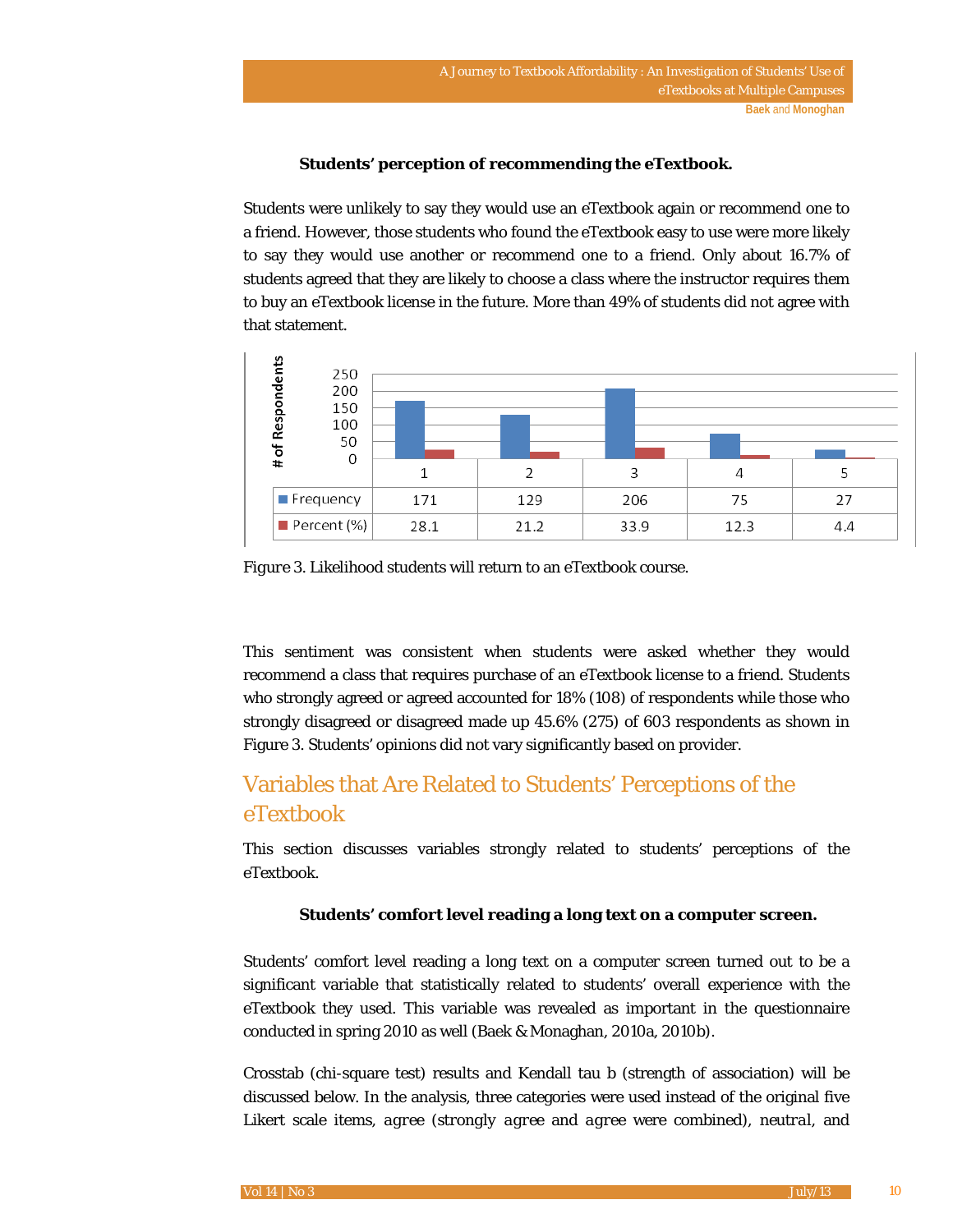*disagree* (*strongly disagree* and *disagree* were combined), to compare students' comfort level as the independent variable.

As shown in Table 3, students' experiences with the eTextbook were significantly different based on whether or not they felt comfortable reading a long text on a computer screen. All of these comparisons were statistically significant at the *p* < .001 level. All of the relationships between students' opinions about the eTextbook and their comfort level with reading a long text on a computer screen are positive and most of the strengths of the associations between two variables were mid to large sizes. This means that the more a student believes that s/he has a high level of comfort with reading a long text on a computer screen, the more likely the student is to have favorable opinions about experiences with the eTextbook. In other words, students' comfort level reading a long text on a computer screen is one of the most important variables to consider in eTextbook implementation as currently construed.

### Table 3

|                                      |                 |                                                    | <b>Disagree</b> | Neutral          |      | Agree                 |      | Statistically<br>significant | Relationship/<br>effect size |  |
|--------------------------------------|-----------------|----------------------------------------------------|-----------------|------------------|------|-----------------------|------|------------------------------|------------------------------|--|
|                                      |                 | $\boldsymbol{n}$                                   | %               | $\boldsymbol{n}$ | %    | $\boldsymbol{n}$      | %    |                              | (Kendall tau-<br>b)          |  |
| Price                                | <b>Disagree</b> | 8<br>3                                             | 24.6            | 14               | 11.3 | 22                    | 15.2 | ***                          | .16 (small)                  |  |
|                                      | <b>Neutral</b>  | 7<br>$\overline{5}$                                | 22.3            | 31               | 25.0 | 16                    | 11.0 |                              |                              |  |
|                                      | Agree           | 1<br>7<br>9                                        | 53.1            | 79               | 63.7 | 10<br>7               | 73.8 |                              |                              |  |
| Ease of the<br>purchasing<br>process | <b>Disagree</b> | 8<br>6                                             | 25.4            | 11               | 8.9  | 27                    | 18.8 | ***                          | $.16$ (small)                |  |
|                                      | Neutral         | 8<br>9                                             | 26.3            | 33               | 26.6 | $\boldsymbol{2}$<br>0 | 13.9 |                              |                              |  |
|                                      | Agree           | 1<br>$\boldsymbol{6}$<br>3                         | 48.2            | 8<br>$\Omega$    | 64.5 | 97                    | 67.4 |                              |                              |  |
| Ease of initial<br>access            | <b>Disagree</b> | $\mathbf{1}$<br>$\boldsymbol{7}$<br>$\overline{c}$ | 50.9            | 14               | 11.4 | 16                    | 11.0 | ***                          | .43 (medium<br>to large)     |  |

*Students Perceptions of eTextbooks by Their Comfort Level Reading a Long Text on a Computer Screen*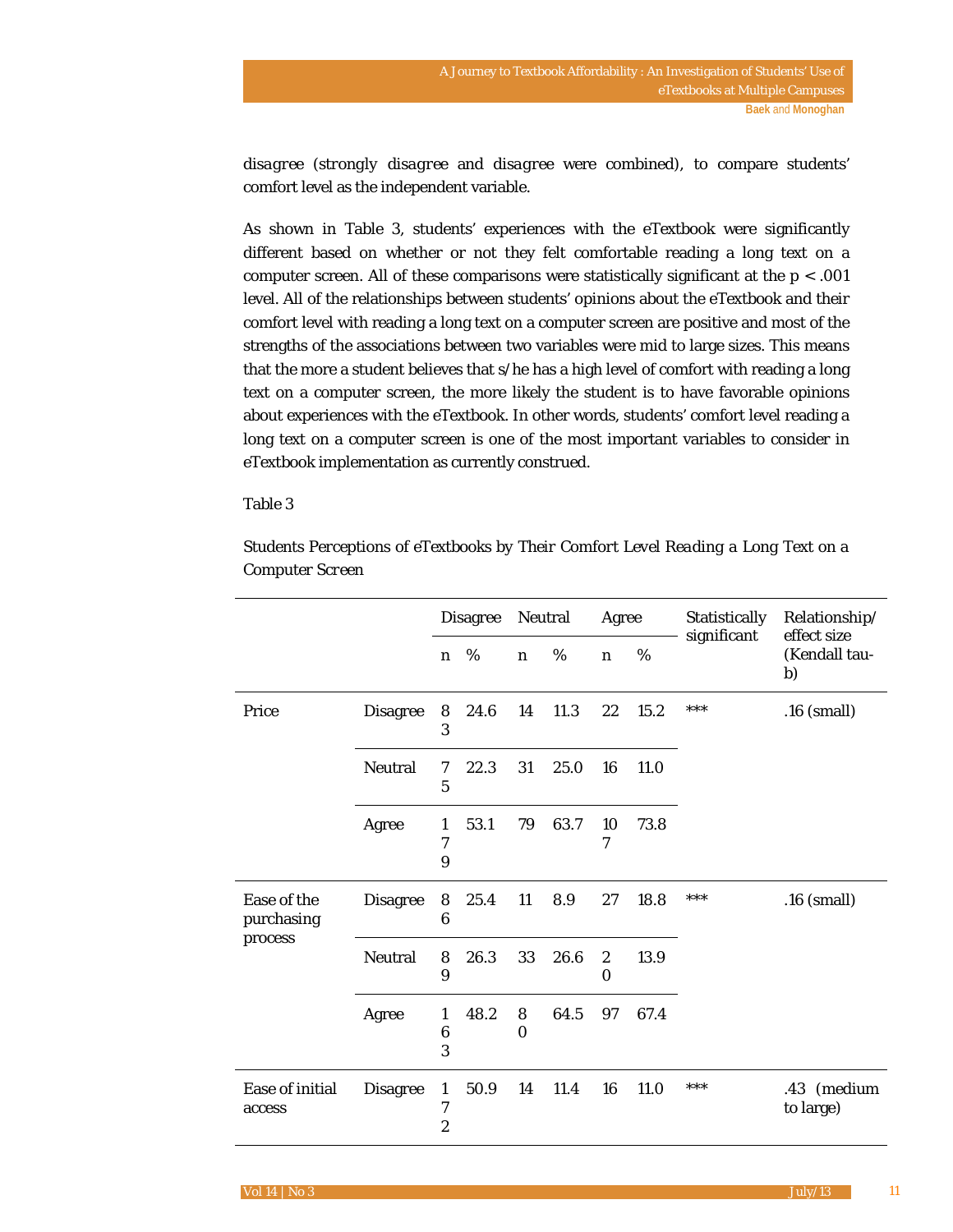|                                        | Neutral         | $\bf 8$<br>8                                    | 26.0   | 48 | 39.0        | 21                     | 14.5 |     |                          |
|----------------------------------------|-----------------|-------------------------------------------------|--------|----|-------------|------------------------|------|-----|--------------------------|
|                                        | Agree           | 7<br>8                                          | 23.1   | 61 | 49.6        | 10<br>8                | 74.5 |     |                          |
| Satisfaction<br>with the<br>Internet   | <b>Disagree</b> | $\boldsymbol{2}$<br>$\bf 5$<br>$\boldsymbol{0}$ | 74.0   | 36 | 29.0        | 31                     | 21.4 | *** | .47 (medium<br>to large) |
| delivery of the<br>content             | <b>Neutral</b>  | 7<br>$\bf 6$                                    | 22.5   | 77 | 62.1        | 73                     | 50.3 |     |                          |
|                                        | Agree           | $\mathbf{1}$<br>$\boldsymbol{2}$                | 3.6    | 11 | 8.9         | 41                     | 28.3 |     |                          |
| Understanding<br>the content<br>better | <b>Disagree</b> | $\boldsymbol{2}$<br>8<br>$\boldsymbol{6}$       | 85.4   | 66 | 53.2        | 48                     | 33.1 | *** | .44(medium<br>to large)  |
|                                        | Neutral         | $\sqrt{3}$<br>8                                 | 11.3   | 48 | 38.7        | 71                     | 49.0 |     |                          |
|                                        | Agree           | $\mathbf{1}$<br>$\mathbf{1}$                    | 3.3    | 10 | 8.1         | 26                     | 17.9 |     |                          |
| <b>Reading the</b><br>content more     | <b>Disagree</b> | $\mathbf{1}$<br>8<br>$\mathbf{1}$               | 53.9   | 44 | 35.5        | 43                     | 29.7 | *** | $.14$ (small)            |
|                                        | Neutral         | 7<br>8                                          | 23.2   | 63 | 50.8        | 69                     | 47.6 |     |                          |
|                                        | Agree           | 7<br>7                                          | 22.9   | 17 | 13.7        | 33                     | 22.8 |     |                          |
| Changed study Disagree 1<br>habits     |                 | $\mathbf{1}$<br>$\boldsymbol{4}$                | 33.9 3 |    | 2.4 16 11.0 |                        |      | *** | .34 (medium)             |
|                                        | Neutral         | $\boldsymbol{9}$<br>$\boldsymbol{4}$            | 28.0   | 39 | 31.5        | 17                     | 11.7 |     |                          |
|                                        | Agree           | 1<br>$\boldsymbol{2}$<br>8                      | 38.1   | 82 | 66.1        | 11<br>$\boldsymbol{2}$ | 77.2 |     |                          |
| Overall ease of<br>use                 | <b>Disagree</b> | $\mathbf{1}$<br>$\bf 6$<br>3                    | 48.5   | 13 | 10.5        | 15                     | 10.3 | *** | .41(medium<br>to large)  |
|                                        | Neutral         | $\mathbf{1}$                                    | 32.4   | 57 | 46.0        | 41                     | 28.3 |     |                          |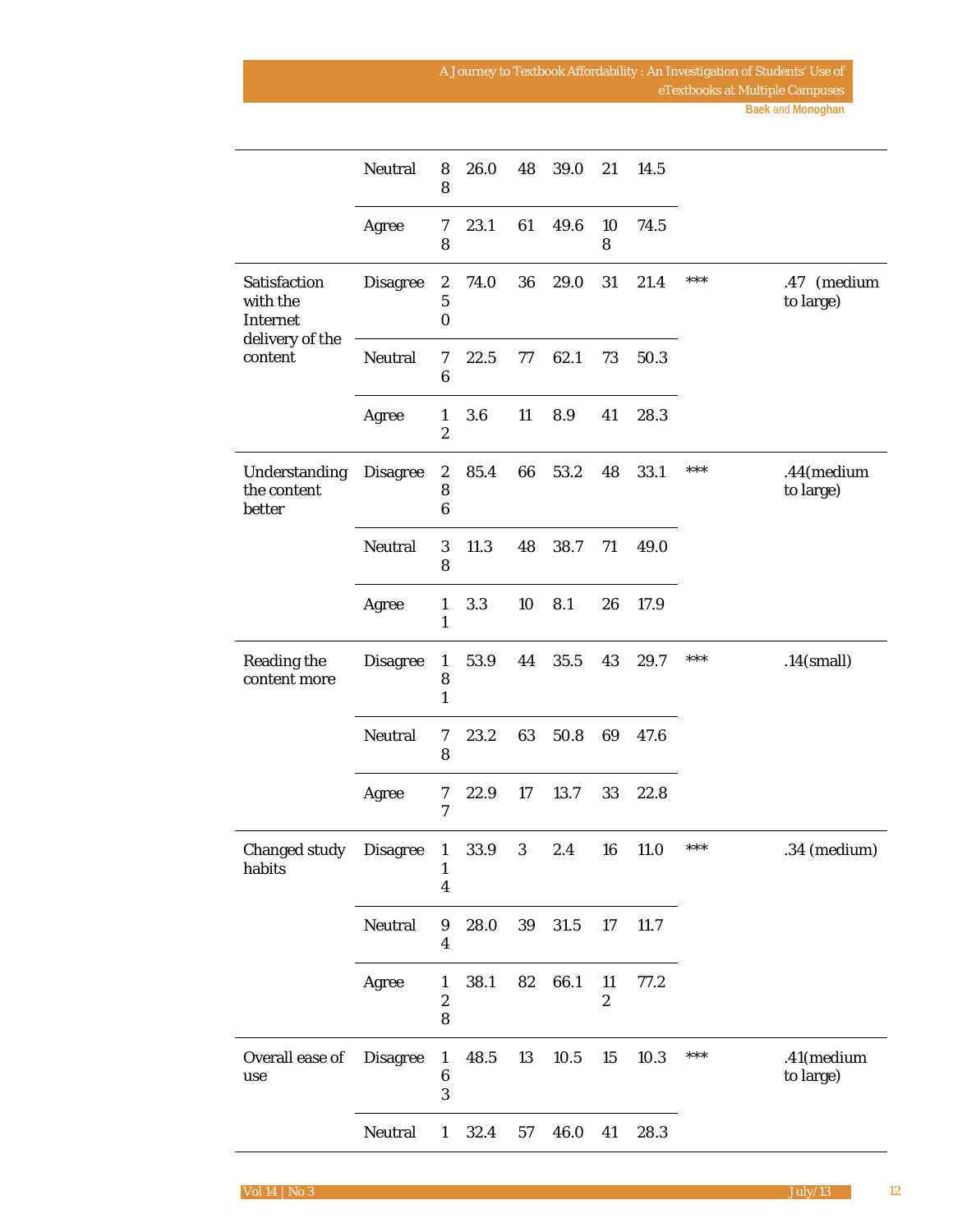|                                       |                 | $\bf{0}$<br>9                                        |      |    |      |    |      |       |                          |
|---------------------------------------|-----------------|------------------------------------------------------|------|----|------|----|------|-------|--------------------------|
|                                       | Agree           | $6\phantom{1}$<br>4                                  | 19.0 | 54 | 43.5 | 89 | 61.4 |       |                          |
| Overall<br>satisfaction               | <b>Disagree</b> | $\boldsymbol{2}$<br>4<br>$\bf{0}$                    | 71.4 | 34 | 27.4 | 24 | 16.6 | ***   | .47 (medium<br>to large) |
|                                       | <b>Neutral</b>  | 7<br>4                                               | 22.0 | 65 | 52.4 | 67 | 46.2 |       |                          |
|                                       | Agree           | $\boldsymbol{2}$<br>$\overline{2}$                   | 6.5  | 25 | 20.2 | 54 | 37.2 |       |                          |
| Interest in<br>taking an<br>eTextbook | <b>Disagree</b> | $\boldsymbol{2}$<br>$\boldsymbol{2}$<br>$\mathbf{1}$ | 66.2 | 25 | 20.3 | 27 | 18.9 | $***$ | .45 (medium<br>to large) |
| required<br>course again              | Neutral         | 9<br>$\bf{0}$                                        | 26.9 | 73 | 59.3 | 57 | 39.9 |       |                          |
|                                       | Agree           | $\boldsymbol{2}$<br>3                                | 6.9  | 25 | 20.3 | 59 | 41.3 |       |                          |

\*\*\* *p* < .001

Students' comfort level using the Internet also statistically correlated to the students' experience with the eTextbook, however it had a much weaker relationship. Most of the strengths of the association of the variables were small, ranging from .09 to .21.

### **Individual eTextbook titles.**

Students' perceptions of the eTextbook in the areas of ease of use and willingness to recommend were varied by the individual titles they used in the courses. Students' perceptions of ease of use were statistically different between individual eTextbooks chosen for each of the courses  $(X<sup>2</sup>(21, n = 607) = 64.32, p < .001)$ . There were 22 total textbooks used (each was assigned an individual number for purposes of calculation). As shown in Table 4, eTextbook #9 (*Human Resources Management*) had the highest mean rank (427.69) while eTextbook #6 (*Business Writing*) had the lowest mean rank (149.97). Students who used eTextbook #9 perceived the eTextbook as easier to use than the students who used eTextbook #6.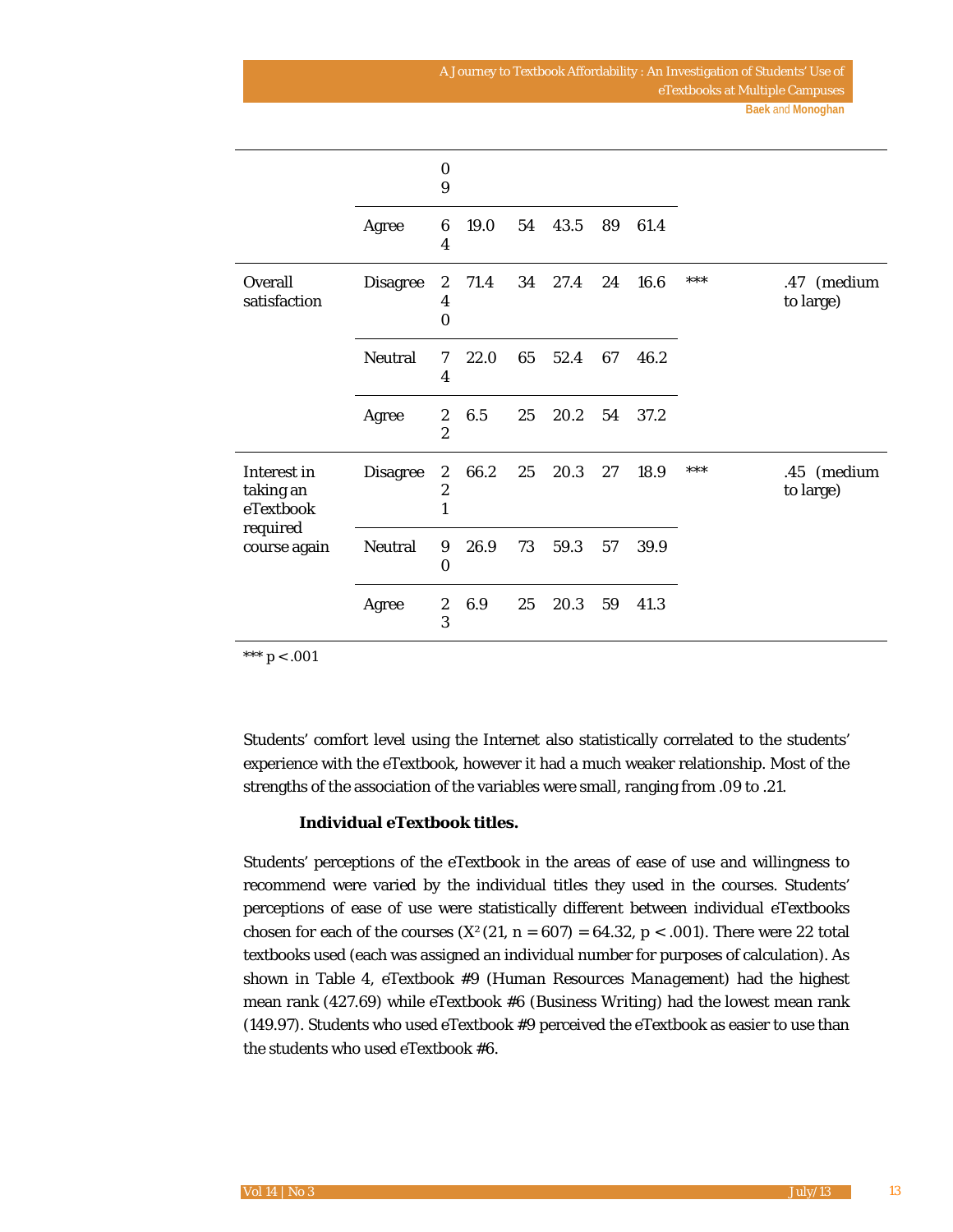### Table 4

|                    | Top 3 mean ranks                          |                  |              | Bottom 3 mean ranks                |    |              |  |  |
|--------------------|-------------------------------------------|------------------|--------------|------------------------------------|----|--------------|--|--|
|                    | eTextbook                                 | $\boldsymbol{n}$ | Mean<br>rank | eTextbook                          | n  | Mean<br>rank |  |  |
| Overall<br>ease of | #9 Management<br>course book              | 24               | 364.06       | #6 Business writing<br>course book | 16 | 149.97       |  |  |
| use                | #4 Communication<br>course book           | 15               | 358.27       | #14 Business<br>statistics book    | 18 | 180.28       |  |  |
|                    | #7 Financial<br>management course<br>book | 15               | 350.83       | #10 Mathematics<br>book            | 10 | 192.50       |  |  |

*Students Perceptions of Ease of Use by Individual eTextbook Titles* 

This result seems to be aligned with students' comments in the open-ended questions, which suggested typing and calculating mathematical/statistical functions and formulae in the eTextbook was not as easy as in the printed book. A similar finding was noted in the Chen, Victorino, Birdsong, Menon, Tseng, and Smith study (2011). College **s**tudents in a technical engineering course tended to be much less favorable toward the eTextbook than students in more theoretical engineering courses. The researchers inferred that technical difficulties with entering symbolic solutions and user interface influenced students' perception of the eTextbook they used.

In addition, students' perceptions about taking an eTextbook required course again  $(X<sup>2</sup>(21, n = 606) = 63.95, p < .001)$  and recommending an eTextbook course to a friend differed depending on the individual eTextbook titles they used, and these results were statistically significant  $(X<sup>2</sup>(21, n = 601) = 81.37, p < .001)$  as shown in Table 5.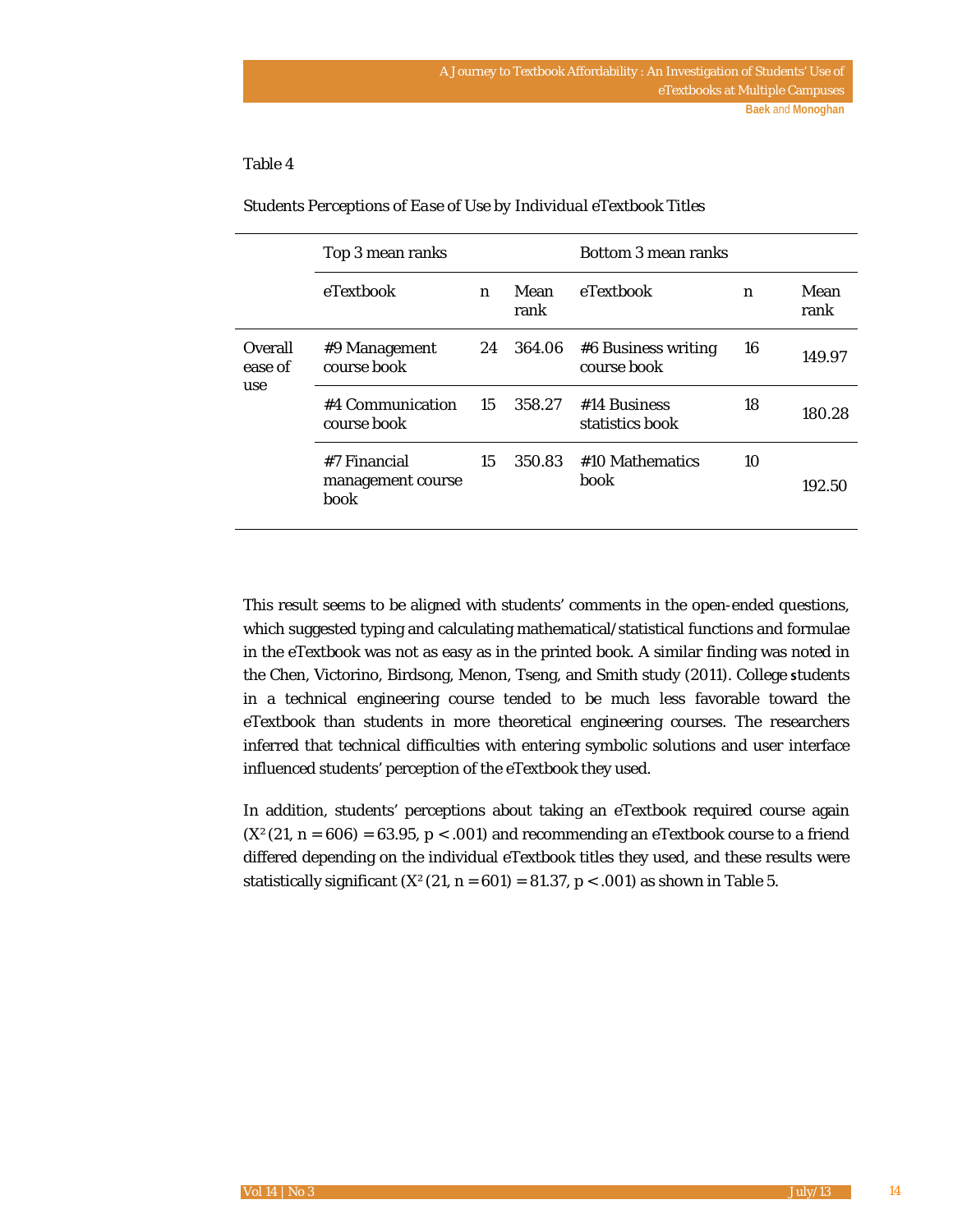### Table 5

*Students Perceptions of Retaking an eTextbook Required Course by Individual eTextbook Titles* 

|                                                                   | Top 3 mean ranks              |                  |               | Bottom 3 mean ranks        |                  |               |
|-------------------------------------------------------------------|-------------------------------|------------------|---------------|----------------------------|------------------|---------------|
|                                                                   | eTextbook                     | $\boldsymbol{n}$ | Mean<br>ranks | eTextbook                  | $\boldsymbol{n}$ | Mean<br>ranks |
| Interest in<br>taking an<br>eTextbook<br>required course<br>again | #7 Financial<br>management    | 15               | 387.73        | #6 Business writing        | 16               | 124.44        |
|                                                                   | #9<br><b>Management</b>       | 364.06<br>24     |               | #12 American<br>government | 38               | 207.55        |
|                                                                   | #8 Business<br>calculus<br>18 |                  | 355.94        | #10 Mathematics            | 10               | 240.60        |
| Recommending<br>an eTextbook                                      | #18 Business                  | 8                | 407.38        | #6 Business writing        | 16               | 107.03        |
| required course<br>to a friend                                    | #9<br><b>Management</b>       | 23               | 379.17        | #12 American<br>government | 37               | 190.34        |
|                                                                   | #8 Business<br>calculus       | 18               | 373.50        | #20 Business               | 31               | 209.15        |

Perhaps most importantly, when students perceived the eTextbook as easy to use, they were more likely to take an eTextbook required course again and to recommend it to their friends. eTextbooks #7 and #9 were highly ranked in terms of ease of use and appeared again at high positions in the taking an eTextbook required course again question. The same principles apply to the lowest ranks; eTextbooks #6 and #10, which were ranked lowest in the category of ease of use, ranked lowest again in the taking an eTextbook required course again variable. eTextbook #6 was the lowest ranked in all three analyses. When students perceived the eTextbook as not easy to use, understandably, they were much less enthusiastic about future opportunities to use an eTextbook and about recommending it to their friends.

This finding is particularly significant and deserves our attention with regard to addressing the usability of eTextbooks including their interface/functional design. In order to increase students' adoption of an eTextbook and their subsequent positive attitudes toward that eTextbook, providing an eTextbook that is easy to use is crucial.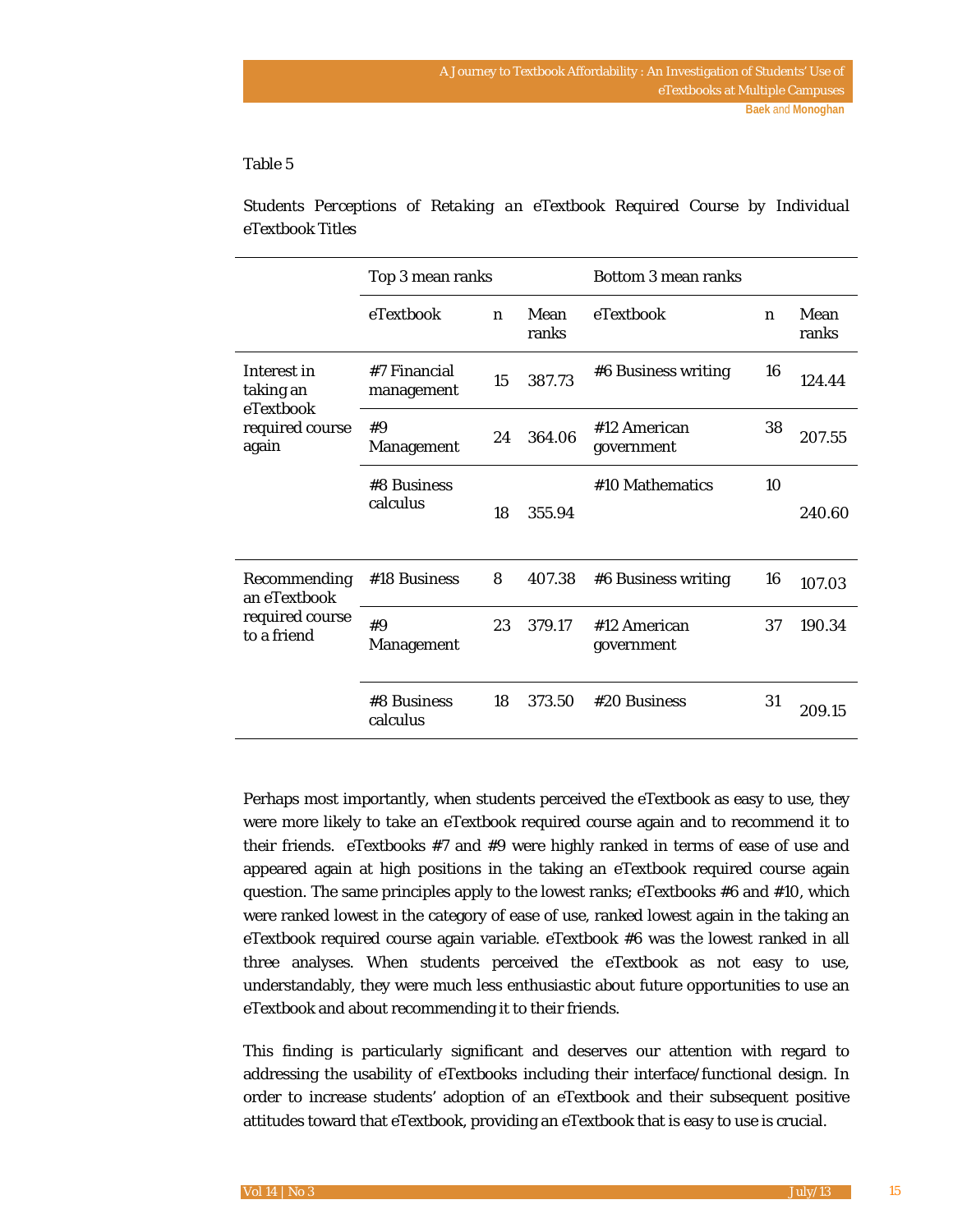### **Students' ages and gender.**

Most respondents were between 17 and 29 years old (93%, 603), but some were as old as 53. After dividing the students into two age groupings, 21 or younger (396, 60.7%) and 22 or older (256, 39.3%), a Kruskal-Wallis analysis of variance test was used to measure the relationship between students' experiences with the eTextbook as the dependent variable.

As shown in Table 6, overall, older students' opinions about, and experience with, the eTextbook were more positive than their younger counterparts'. Most of the differences between the two groups were statistically significant except the three that do not include *X²* values. This is similar to the finding that students in upper division courses tend to be more satisfied than students in general education courses with an eTextbook.

### Table 6

### *Students Perceptions of eTextbooks by Age Group*

|                                                              |                    | Age group    |                  |              |                                            |
|--------------------------------------------------------------|--------------------|--------------|------------------|--------------|--------------------------------------------|
|                                                              | $21$ or<br>younger |              |                  | 22 or older  | Statistically significant                  |
|                                                              | n                  | Mean<br>rank | $\boldsymbol{n}$ | Mean<br>rank |                                            |
| Price                                                        | 371                | 284.73       | 228              | 324.84       | $X^2(1, n = 599) = 8.04,$<br>p < .01       |
| Ease of the purchasing<br>process                            | 371                | 292.56       | 230              | 314.62       |                                            |
| Ease of initial access                                       | 370                | 284.59       | 229              | 324.91       | $X^2(1, n = 599) = 8.39,$<br>p < .01       |
| Satisfaction with the<br>Internet delivery of the<br>content | 370                | 286.09       | 229              | 322.48       | $X^2(1, n = 599) = 6.64,$<br>p < .01       |
| Understanding the content<br>better                          | 371                | 292.98       | 229              | 312.69       |                                            |
| Reading the content more                                     | 371                | 283.39       | 226              | 324.63       | $X^2$ (1, n = 597) = 8.87,<br>p < .01      |
| <b>Changed study habits</b>                                  | 370                | 290.50       | 228              | 314.11       |                                            |
| Overall ease of use                                          | 370                | 286.82       | 229              | 321.30       | $X^{\circ}(1, n = 598) = 6.24,$<br>p < .01 |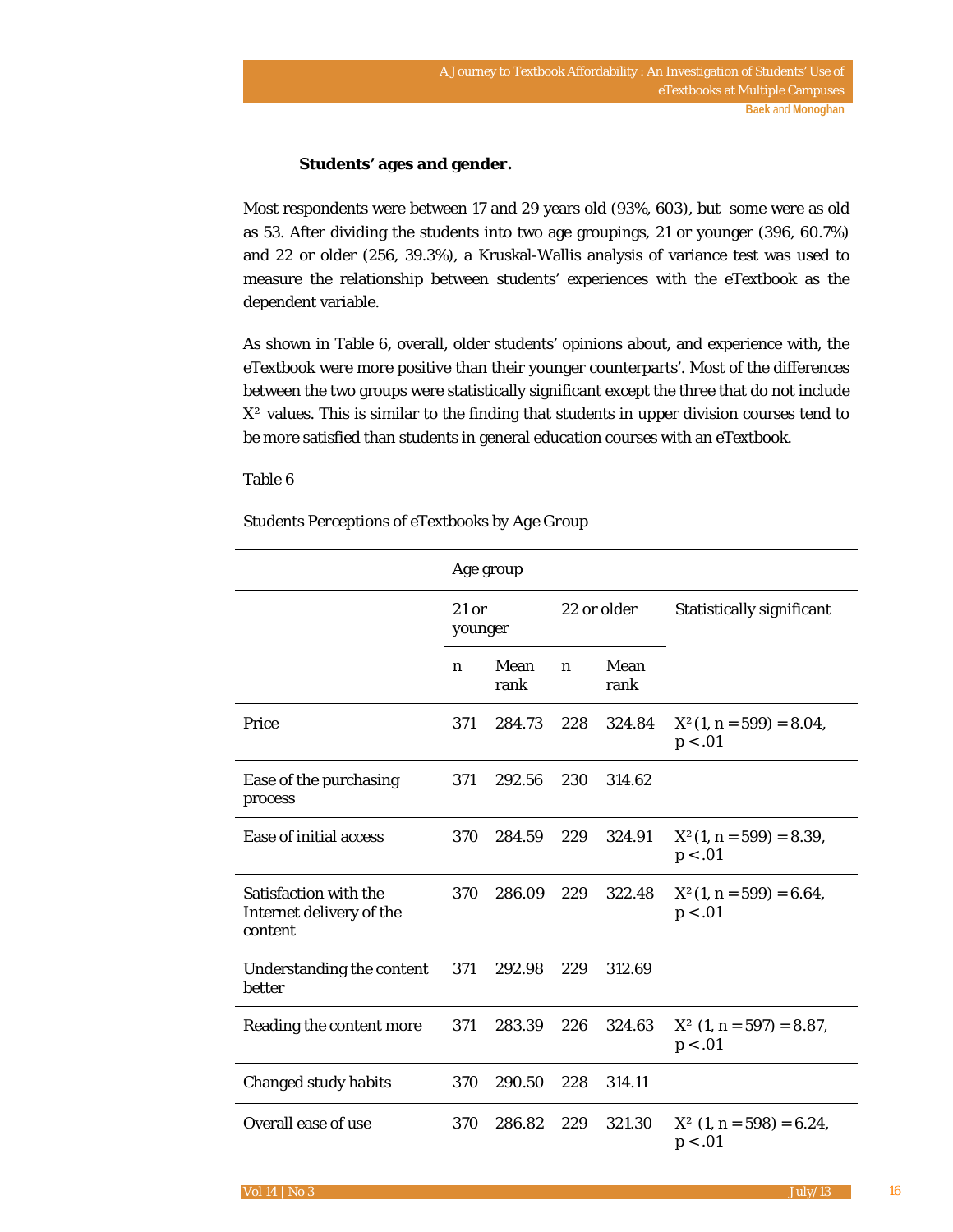| Overall satisfaction                                        | 370 | 282.51 | 229 | 328.26 | $X^2(1, n=599) =$<br>10.61, $p < .001$          |
|-------------------------------------------------------------|-----|--------|-----|--------|-------------------------------------------------|
| Interest in taking an<br>eTextbook required course<br>again | 370 | 283.88 | 229 | 326.04 | $X^2$ (1, n = 599) = 9.05,<br>p < .01           |
| Recommending an<br>eTextbook required course<br>to a friend | 367 | 280.53 | 227 | 324.93 | $X^{\infty}(1, n = 594) =$<br>10.15, $p < .001$ |

Even though a common general perception exists that younger generations use the Internet more, their focus on social networking and entertainment purposes may alter the impact of that more frequent use on the issues discussed in this study. As McGowan et al. (2009) found, students with more experience using electronic resources as academic resources may transfer their experience and skills to reading the eTextbook. In our study, students in the older group thought the eTextbook was easier to use than the younger group and had higher satisfaction and more positive attitudes toward the eTextbook and its use.

The type of course, general education course versus upper division, also impacted students' satisfaction with eTextbooks. Students who were enrolled in upper division courses in their majors were more satisfied than students in general education courses. In the Kruskal-Wallis analysis of variance test, there was a statistically significant difference in students' overall satisfaction depending on the nature of the courses (*X²*(1,  $n = 605$  = 3.84,  $p < .05$ ) with a mean rank of 315.76 for the upper division courses and 288.86 for the general education courses. Some students may not be prepared to effectively utilize this technology and need to learn how to utilize the unique features of electronic textbooks before they can fully appreciate them (Petrides, Jimes, Middleton-Detzner, Walling, & Weiss, 2011).

Students' gender was correlated to students' willingness to take a course in which an eTextbook was required in the future, as shown in Table 7. This finding is consistent with McGowan et al.'s study (2009). Males were more likely to rate eTextbooks as highly preferred than females. They attributed this to males' tendency to be visual learners and eTextbooks' ability to provide a better visual sense than paper version textbooks (McGowan et al., 2009). This may also be related to males' greater interest in technology as compared to females.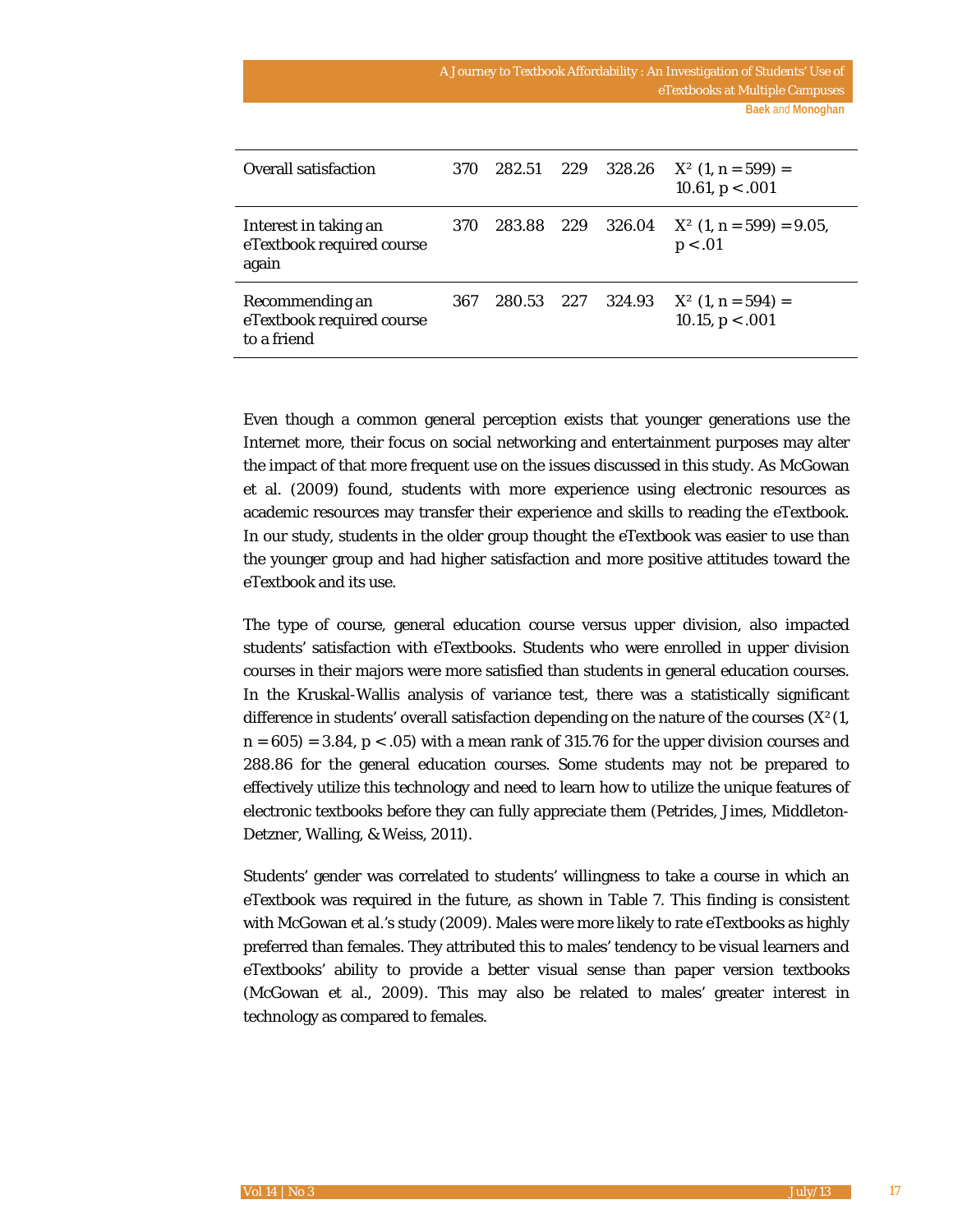### Table 7

|                                                             | Male |              | Female           |              | Statistically significant                    |  |
|-------------------------------------------------------------|------|--------------|------------------|--------------|----------------------------------------------|--|
|                                                             | n    | Mean<br>rank | $\boldsymbol{n}$ | Mean<br>rank |                                              |  |
| Interest in taking an<br>eTextbook required<br>course again | 239  | 320.53       |                  |              | 366 291.56 $X^2(1, n = 605) = 4.23, p < .01$ |  |

*Students Perceptions of Retaking an eTextbook Required Course by Gender*

### **Features students most and least like about eTextbooks.**

The data on what students most and least liked about the eTextbooks were collected from the open-ended questions in the survey. As shown in Figure 4, 466 students answered questions regarding what they liked best (eTextbook Provider A: 323, 70%; eTextbook Provider B: 143, 30%). Students reported that they most liked the eTextbooks' price, accessibility/availability to read, light weight, and keyword search feature.



*Figure 4.* What students most like about the eTextbook.

Convincingly, the same results were shown (the exact same four features in almost identical proportions) in a separate analysis grouped by eTextbook provider as shown in Figure 5.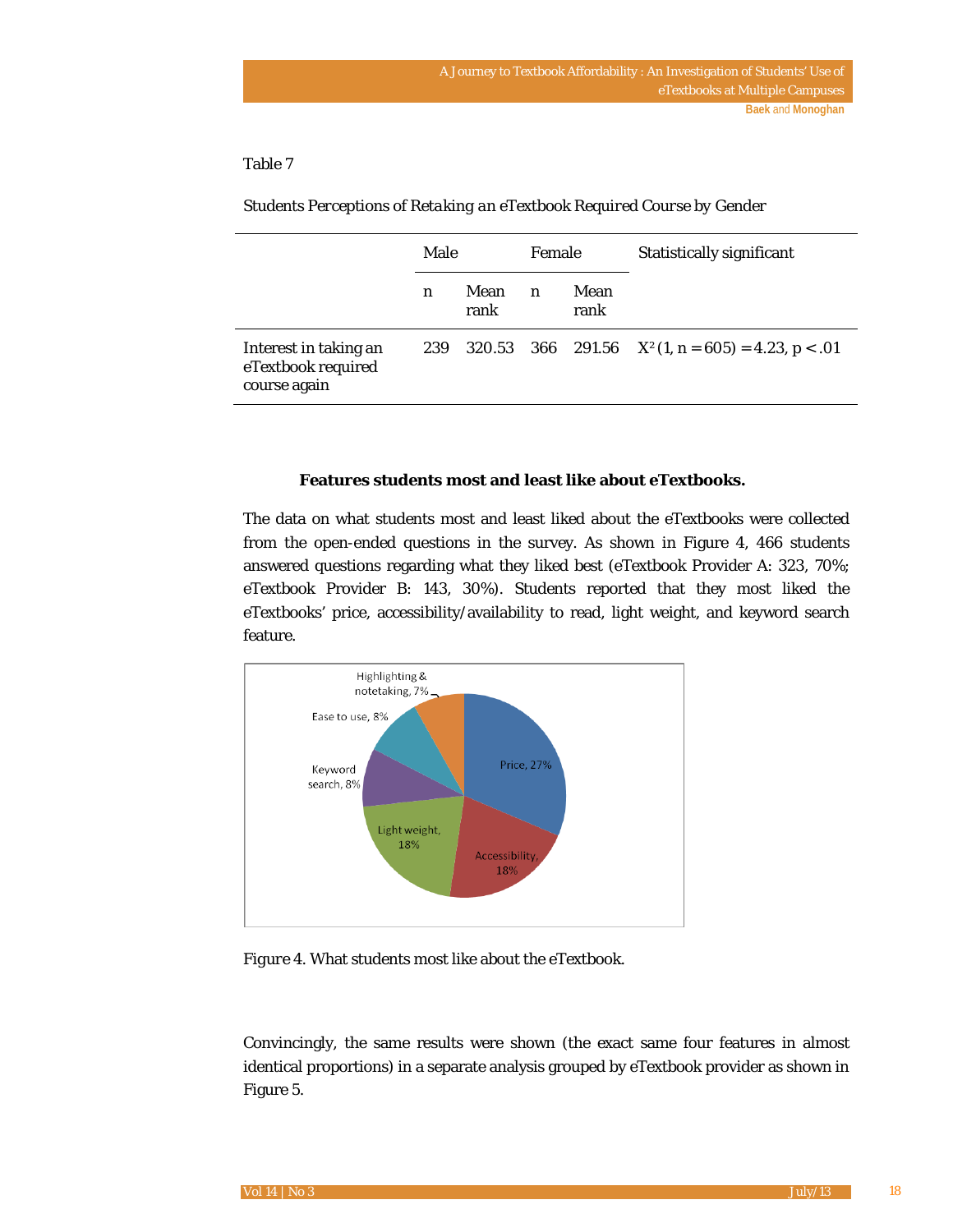A Journey to Textbook Affordability : An Investigation of Students' Use of eTextbooks at Multiple Campuses **Baek** and **Monoghan**



*Figure 5.* What students most like about the eTextbook by the eTextbook providers.

Four hundred and fifty students answered questions regarding the features they liked least about the eTextbook (eTextbook Provider A: 331, 74%, eTextbook Provider B: 119, 26%) as shown in Figure 6. What students least liked about the eTextbook was its low readability (relating to eye-strain and computer reading), limited accessibility, slow loading, lack of resale value, limited highlighting and note-taking features, limited downloading, and the purchasing process. Students chose accessibility/availability to read as their favorite and least favorite things about the eTextbook at the same time. They liked their ability to access the eTextbook anywhere and anytime, but disliked the fact that this is limited to places where the Internet is available.



*Figure 6.* What students least like about the eTextbook.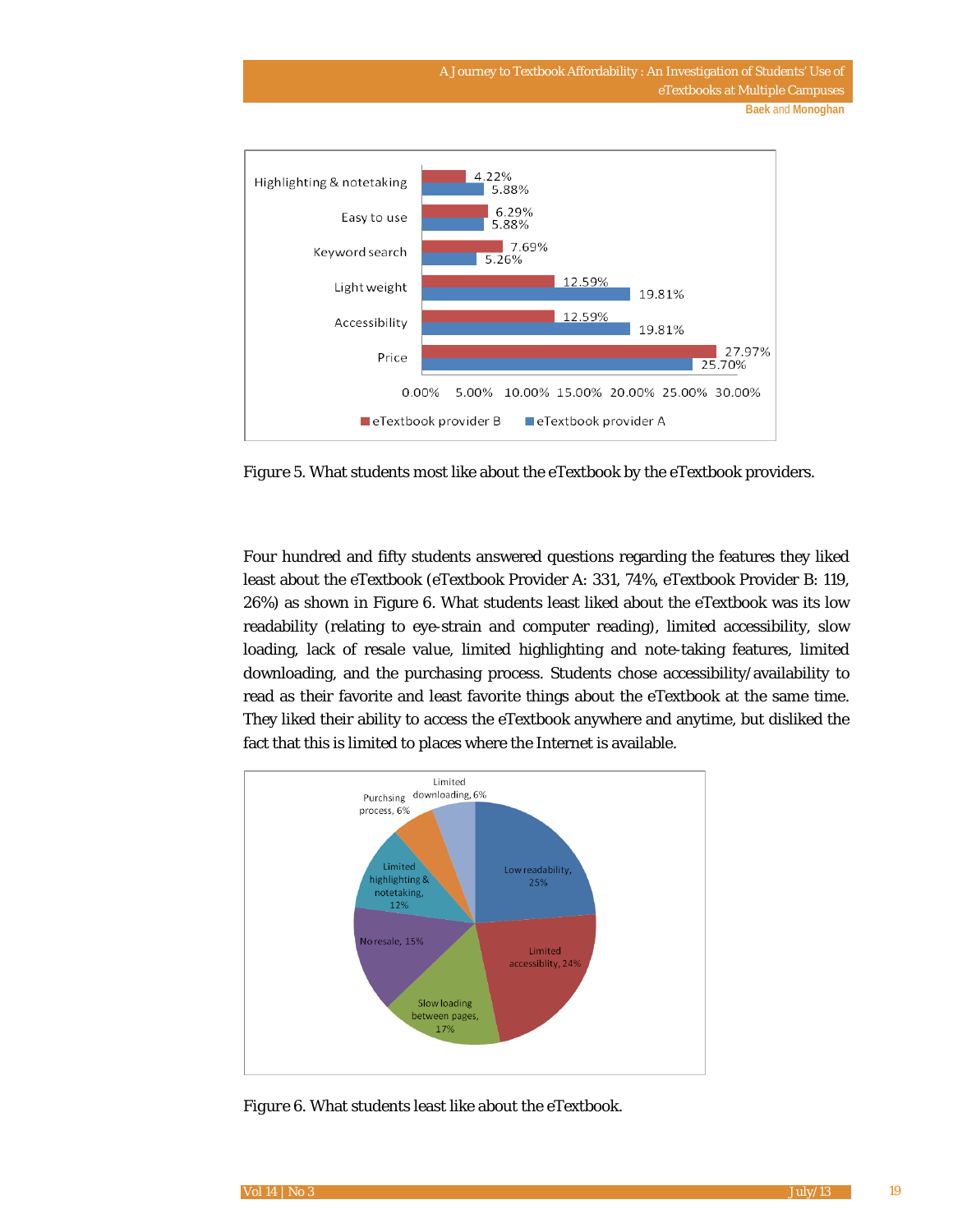As shown in Figure 7, the seven features students liked least were consistent between groups using eTextbooks from Provider A and Provider B, however the proportions differed. Campuses which used Provider A's eTextbooks reported greater dissatisfaction with slow loading and the purchasing process.



*Figure 7.* What students least like about the eTextbook by the eTextbook providers.

The students' satisfaction with the process of purchasing the eTextbook was described similarly by the statistical analysis as shown in Table 8. Students' experience of ease of purchasing the eTextbook did not differ statistically by campus, however it did vary by eTextbook provider.

### Table 8

|                                                             | A   | Campuses with<br>eTextbook provider | В                | Campuses with<br>eTextbook provider | Statistically significant            |  |
|-------------------------------------------------------------|-----|-------------------------------------|------------------|-------------------------------------|--------------------------------------|--|
|                                                             | n   | Mean rank                           | $\boldsymbol{n}$ | Mean rank                           |                                      |  |
| Ease of the<br>process of<br>purchasing<br>the<br>eTextbook | 422 | 294.95                              | 185              | 324.63                              | $X^2(1, n = 607) = 4.04, p <$<br>.05 |  |

*Students' Perceptions of Ease of the Process of Purchasing the eTextbook by Campus eTextbook Provider*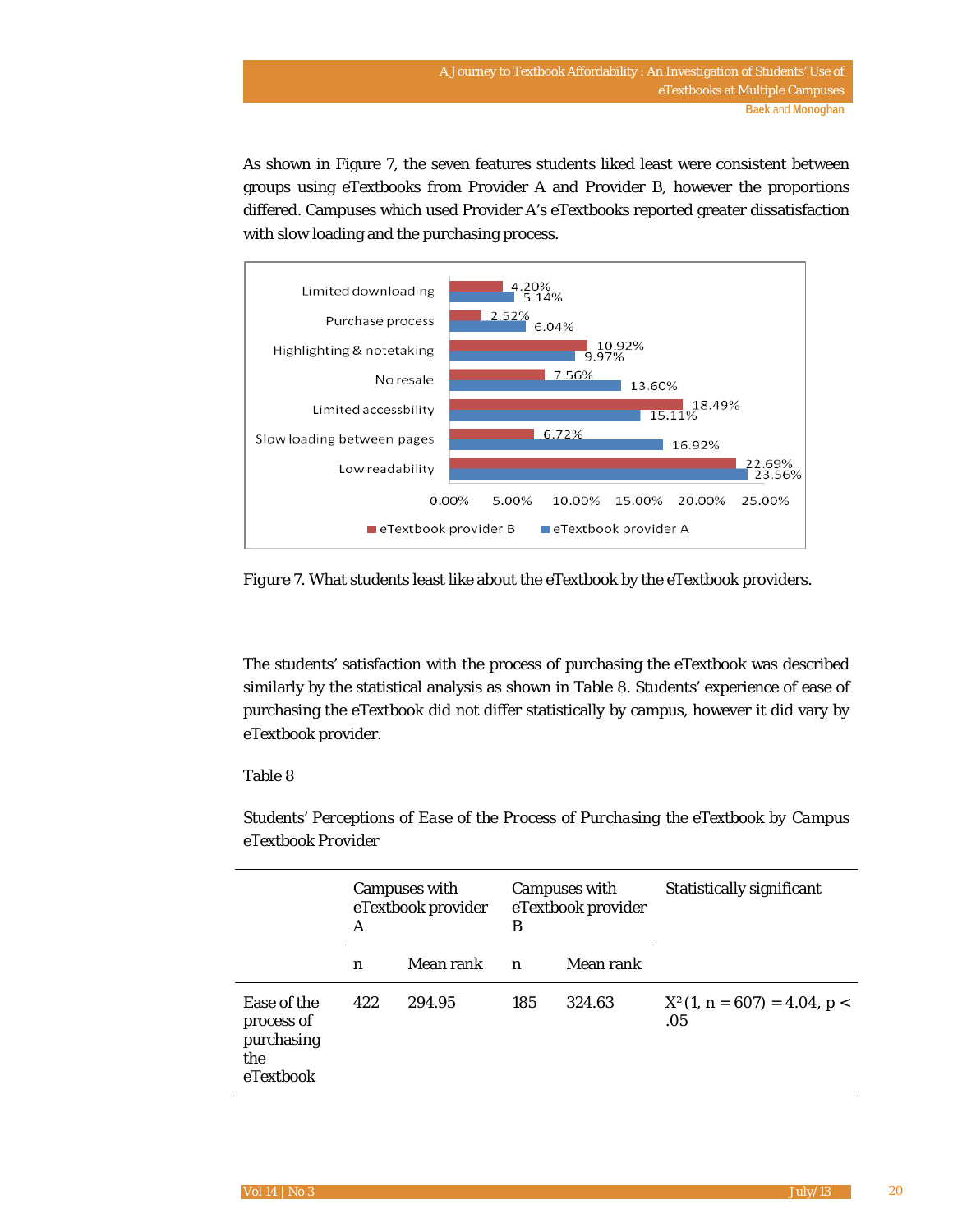Students at the campuses with eTextbooks from Provider B perceived the purchasing process to be easier than those students at the campuses with eTextbooks from Provider A. This requires cautious interpretation because this seemed to result from various issues related to the purchasing process, such as buying an access code at the bookstore, receiving incorrect codes and so not being able to access the book immediately, and so on, which may be campus specific, rather than issues directly linked to the eTextbook provider itself.

### Conclusions and Recommendations

This study demonstrates that eTextbooks must be a high-quality, easy-to-use resource to serve as a viable textbook option for student learning. The easier students perceived the eTextbook was to use, the more willing they were to take a course in which an eTextbook is required in the future or to recommend one to a friend.

Overall student satisfaction with the eTextbook was 34%, a statistic which shows us that there is a long way to go to meet students' expectations. Even though students liked the eTextbook's price, price alone cannot be the driving impetus for, or a guarantee of, successful eTextbook implementation.

In order to make students' experiences more positive, quality material with a userfriendly design must be presented to the students. Several students made it abundantly clear in the open-response questions that having to read the textbook on a computer screen was their least favorite aspect of the eTextbook due to the potential strain on their eyes. Developing an easy-to-use interface may not be a direct answer, but it can definitely alleviate some of students' apprehensions. As many activity theorists (see Engeström [1987, 1993, 1999a, 1999b, 2000, 2005]; Leont'ev [1978)]; Nardi [1996]) have pointed out, if a new technology intervention fails to serve as a tool to naturally support users' work/performance it will become an additional object they have to learn.

While making eTextbooks as close to print books as possible in terms of their look and feel, eTextbooks need to differentiate themselves from their print counterparts by harnessing their strengths. For example, students liked the fast one-click keyword search feature that print books do not and cannot offer. Even though it was not included in the list of what students most liked about the eTextbook, many students mentioned in the open-response questions that they liked the extra learning resources the eTextbook offered, such as quizzes with instant feedback, music, video, narration, step-by-step homework guides with feedback, and web links related to the topic. This can help students better understand the content, which contributes to student learning and student satisfaction in positive ways.

Overall, older students were more satisfied with the eTextbook. Students with more experience using electronic resources as academic resources seem to be able to transfer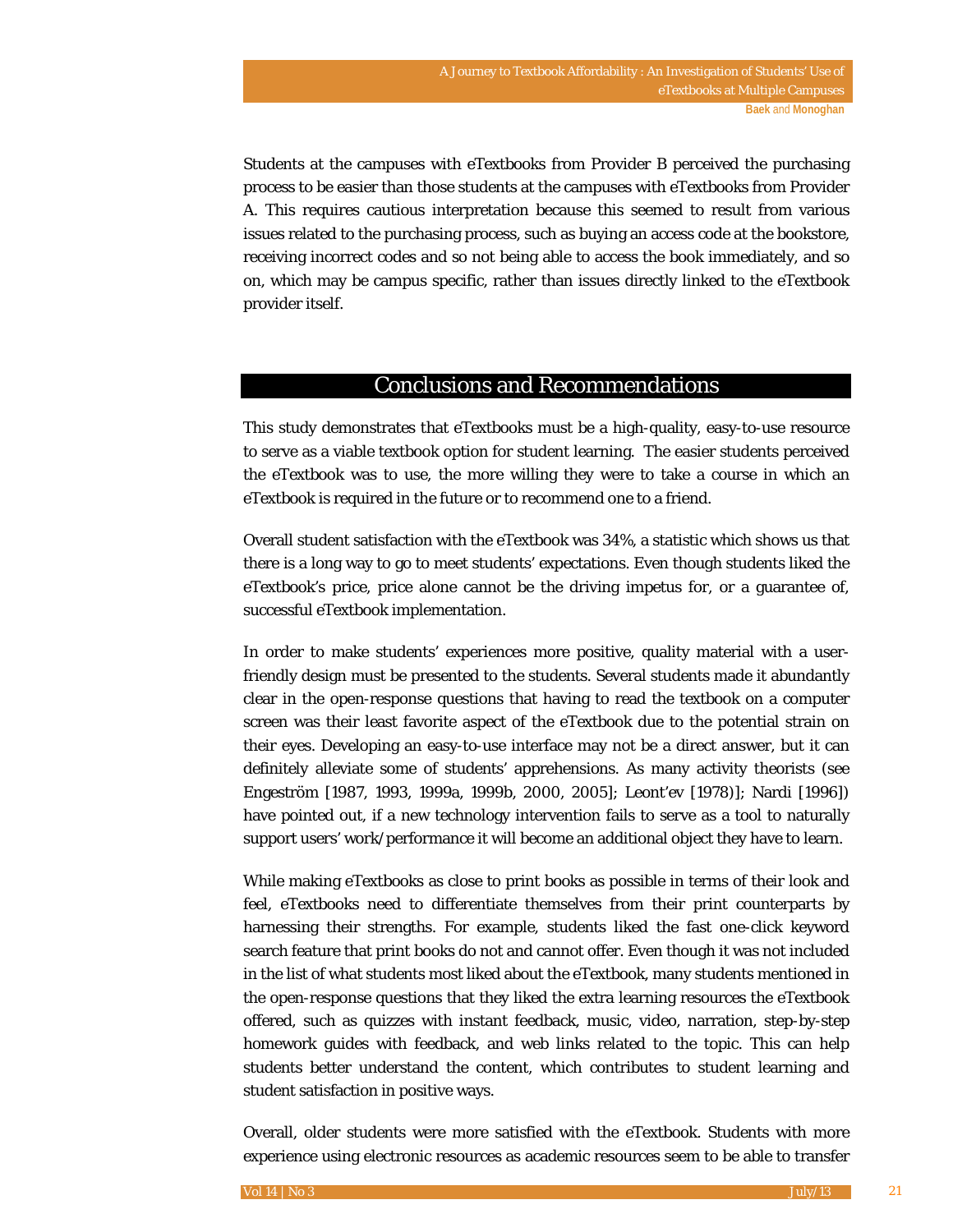those skills to their interactions with the eTextbook. As result, older students think the eTextbook is easier to use than younger students; they have higher reported satisfaction and more positive attitudes toward use of the eTextbook. Younger students may benefit from a short instructional session with their faculty, discussing some strategies for the effective use of features and components available in the eTextbook. For example, this instruction may include information about how to use homework features and video/audio, how to use highlighting and note-taking features, how to plan ahead to read the eTextbook, how not to be distracted by other Web sites while online, and so on.

Many consider eTextbooks to be one of the most viable solutions to current issues involving college textbooks. In our study the students' satisfaction rate leaves us with many questions about how the eTextbook licensing option can be improved and what other ways students' needs can be better met. Instead of focusing on only one solution, other options such as print books (new, used, and rented) and open source textbooks (e.g., flatworldknowlege, http://www.flatworldknowledge.com/, DynamicBooks) as well as textbook financing programs and textbook swap programs need to be considered as well. A more affordable textbook option that allows faculty to customize the content of the book would be a great addition to any solution. eTextbook options may be workable solutions for high demand courses (Florida Department of Education, 2009). Systembased educational institutions may consider working with individual campuses to secure a statewide purchasing agreement for eTextbooks, rather than having each campus pursue individual agreements, as a statewide purchasing agreement could result in greater cost-effectiveness.

Successful adoption of eTextbooks by large numbers of students requires a multifaceted approach. Students, faculty, staff, administrators, and eTextbook publishers/providers need to work together to develop high-quality eTextbooks (Student PIRGs, 2008, 2010; Young, 2009, 2010a, 2010b, 2010c). That combined effort will take us closer to an affordable textbook solution.

The current study has only examined the perceptions of students who participated in the survey. There was no mechanism applied to capture students' perceptions if they did not take part in the survey. Also, this study sampled students who used eTextbooks produced by only two eTextbook providers. Caution must be applied as the findings might not be transferable to students using other eTextbook providers.

Longitudinal studies of how eTextbooks impact students' perceptions and learning, especially cognitive processes that may be differently affected by textbook formats (print and eTextbooks), would meaningfully contribute to the knowledge base of eTextbooks. These studies may be focused on specific disciplines in conjunction with instructional strategies and different features of eTextbooks and eReader devices.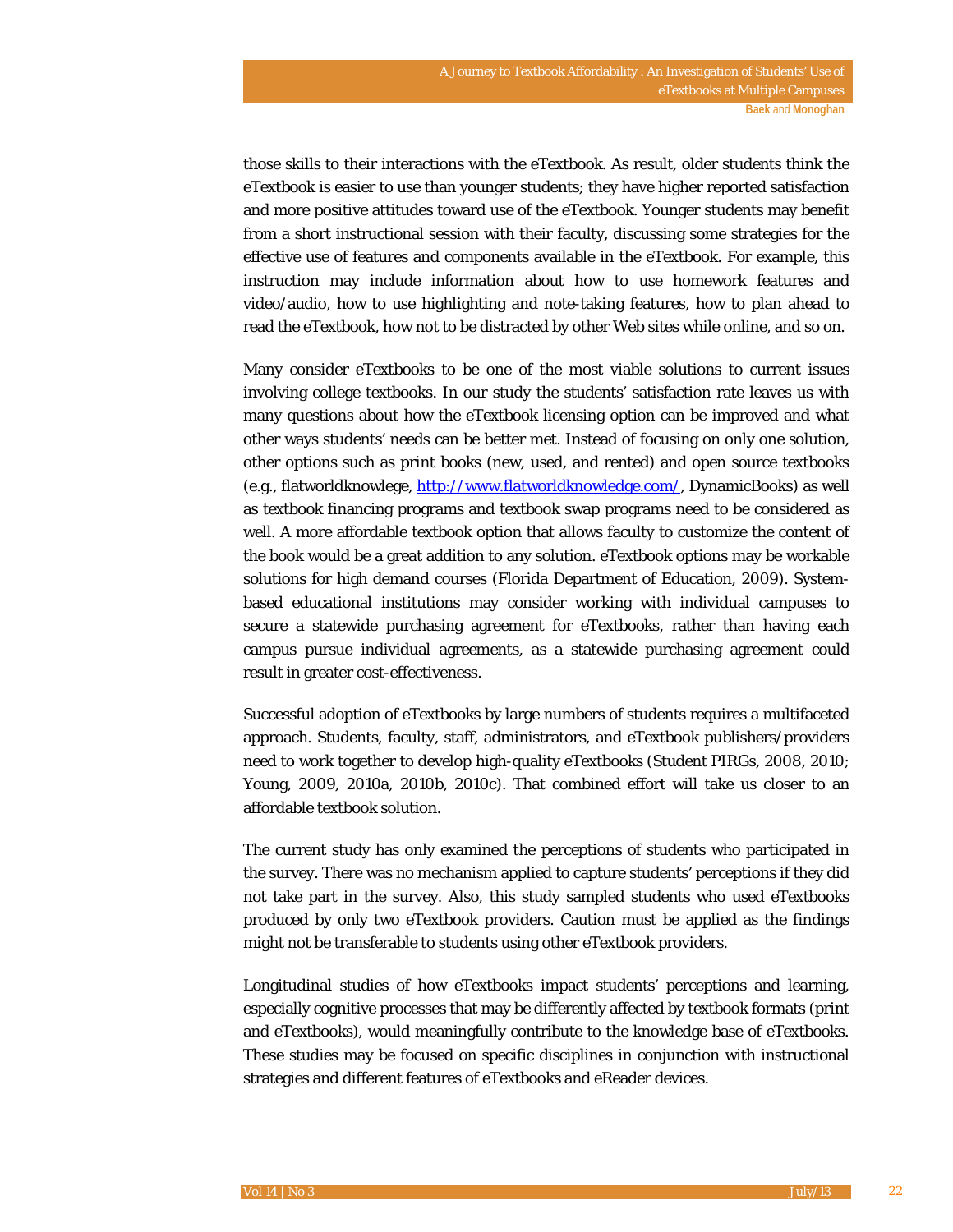### References

- Advisory Committee on Student Financial Assistance. (2007, May). *Turn the page: Making college textbooks more affordable* (A report of the Advisory Committee on Student Financial Assistance). Retrieved from http://www2.ed.gov/about/bdscomm/list/acsfa/turnthepage.pdf
- Baek, E., & Monaghan, J. (2009, June). *Supporting effective location and distribution of digital instructional resources: Needs assessment findings*. Paper presented at the meeting of ED-MEDIA 2009 World Conference on Educational Multimedia, Hypermedia & Telecommunications, Honolulu, Hawaii.
- Baek, E., & Monaghan, J. (2010a, July). *Accessibility, availability, choice: Testing the digital marketplace prototype*. Paper presented at the meeting of 3rd Annual Emerging Technologies for Online Learning Symposium, San Jose, CA.
- Baek, E., & Monaghan, J. (2010b, November). *Are we ready for digital textbooks?* Paper presented at the meeting of the EdTech Classroom Conference, San Bernardino, CA.
- Book Industry Study Group. (2011). College students want their textbooks in the oldfashioned way: In print landmark research into preferences of college students reveals e-texts lagging far behind print, for now. Retrieved from http://www.bisg.org/news-5-603-press-releasecollege-students-want-theirtextbooks-the-old-fashioned-way-in-print.php
- California State Auditor. (2008). *Affordability of college textbooks: Textbook prices have risen significantly in the last four years, but some strategies may help to control these costs for students*. Bureau of State Audits. Retrieved from http://www.bsa.ca.gov/pdfs/reports/2007-116.pdf
- Chen, J., Victorino, C., Birdsong, C., Menon, U., Tseng, M., & Smith, T. (2011, June). *A study of online textbook use across multiple engineering courses*. Paper presented at the meeting of the American Society for Engineering Education Conference, Vancouver, Canada.
- Engeström, Y. (1987). *Learning by expanding: An activity-theoretical approach to developmental research*. Helsinki, Finland: Orienta-Konultit.
- Engeström, Y. (1993). Developmental studies of work as a test bench of activity theory: The case of primary care medical practice. In S. Chaiklin & J. Lave (Eds.), *Understanding practice: Perspectives on activity and context* (pp. 64-103). Cambridge, MA: Cambridge University Press.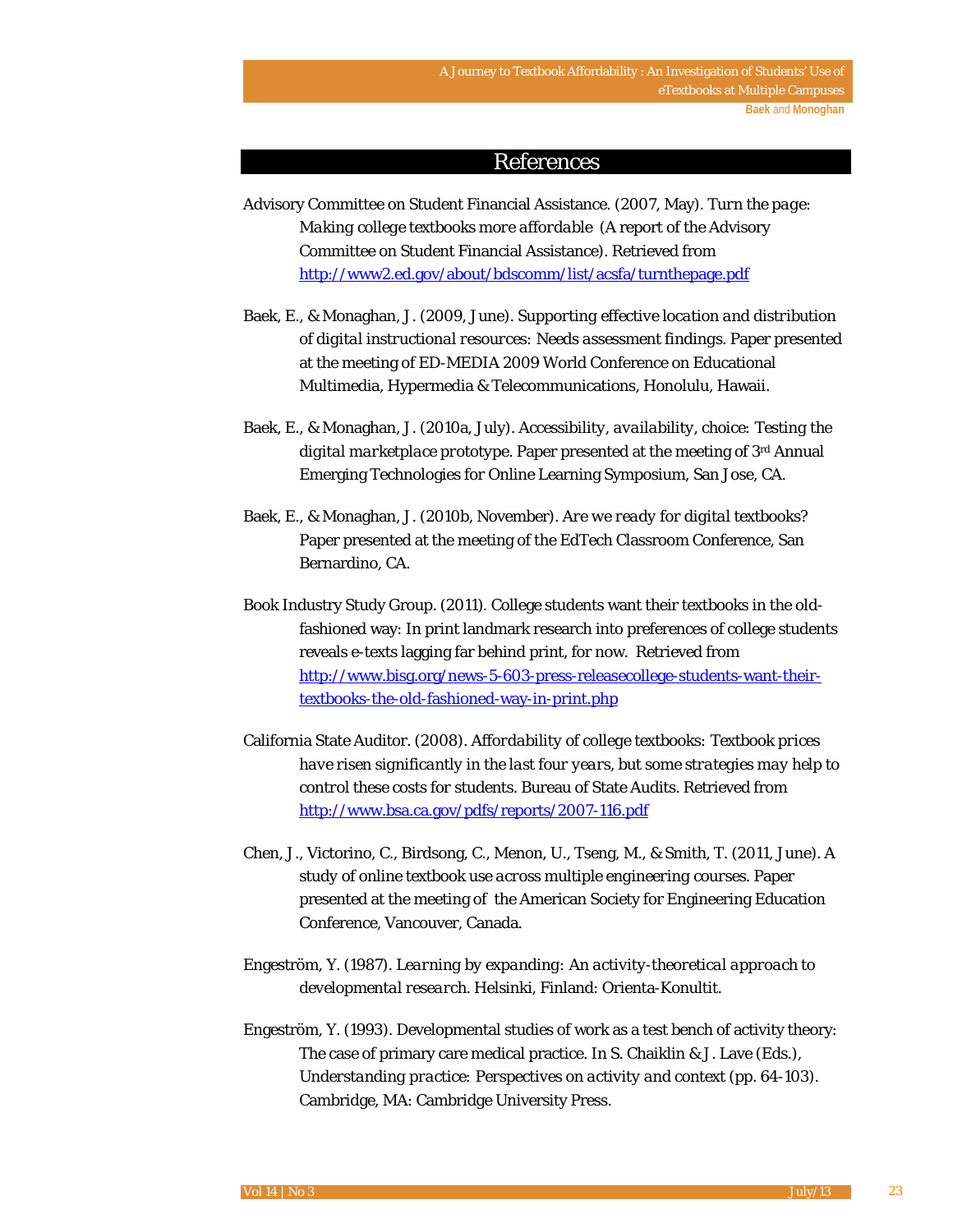- Engeström, Y. (1999a). Communication, discourse and activity. *The Communication Review, 3*(1&2), 165-185.
- Engeström, Y. (1999b). Innovative learning in work teams: Analyzing cycles of knowledge creation in practice. In Y. Engeström, R. Miettinen & R. Punamaki (Eds.), *Perspectives on activity theory* (pp. 377-404). Cambridge, UK: Cambridge University Press.
- Engeström, Y. (2000). Comment on Blacker et al. Activity theory and the social construction of knowledge: A story of four umpires. *Organization, 7*(2), 301- 310.
- Engeström, Y. (2005). *Developmental work research: Expanding activity theory in practice*. Berlin: Lehmanns Media.
- Flick, U. (1998). *An introduction to qualitative research*. Thousands Oaks, CA: Sage Publications.
- Florida Department of Education. (2009). *Textbook affordability workgroup final report.* Retrieved from http://www.fldoe.org/cc/pdf/fcstawfr.pdf
- Hoseth, A., & McLure, M. (2012). Perspectives on e-books from instructors and students in the social sciences. *Reference & User Services Quarterly*, *51*(3), 278-288.
- Leont'ev, A. N. (1978). *Activity, consciousness, and personality*. Englewood Cliffs: Prentice-Hall.
- Lincoln, Y. S., & Guba, E. G. (1985). *Naturalistic inquiry*. Beverly Hills, CA: Sage Publications.
- McGowan, M. K., Stephens, P. R., & West, C. (2009). Students perceptions of electronic textbooks. *Issues in Information Systems, 10*(2), 459-465.
- Nardi, B. (Ed.) (1996). *Context and consciousness: Activity theory and humancomputer interaction.* Cambridge: MIT Press.
- National Association of College Bookstores. (2010). Electronic book & e-reader device report (PDF). Retrieved from https://www.nacs.org/LinkClick.aspx?fileticket=blmPMgdQ\_LA3d&tabid=247 1&mid=3210
- Petrides, L., Jimes, C., Middleton-Detzner, C., Walling, J., & Weiss, S. (2011). Open textbook adoption and use: Implications for teachers and learners. *Open Learning*, *26*(1), 39-49. doi:10.1080/02680513.2011.538563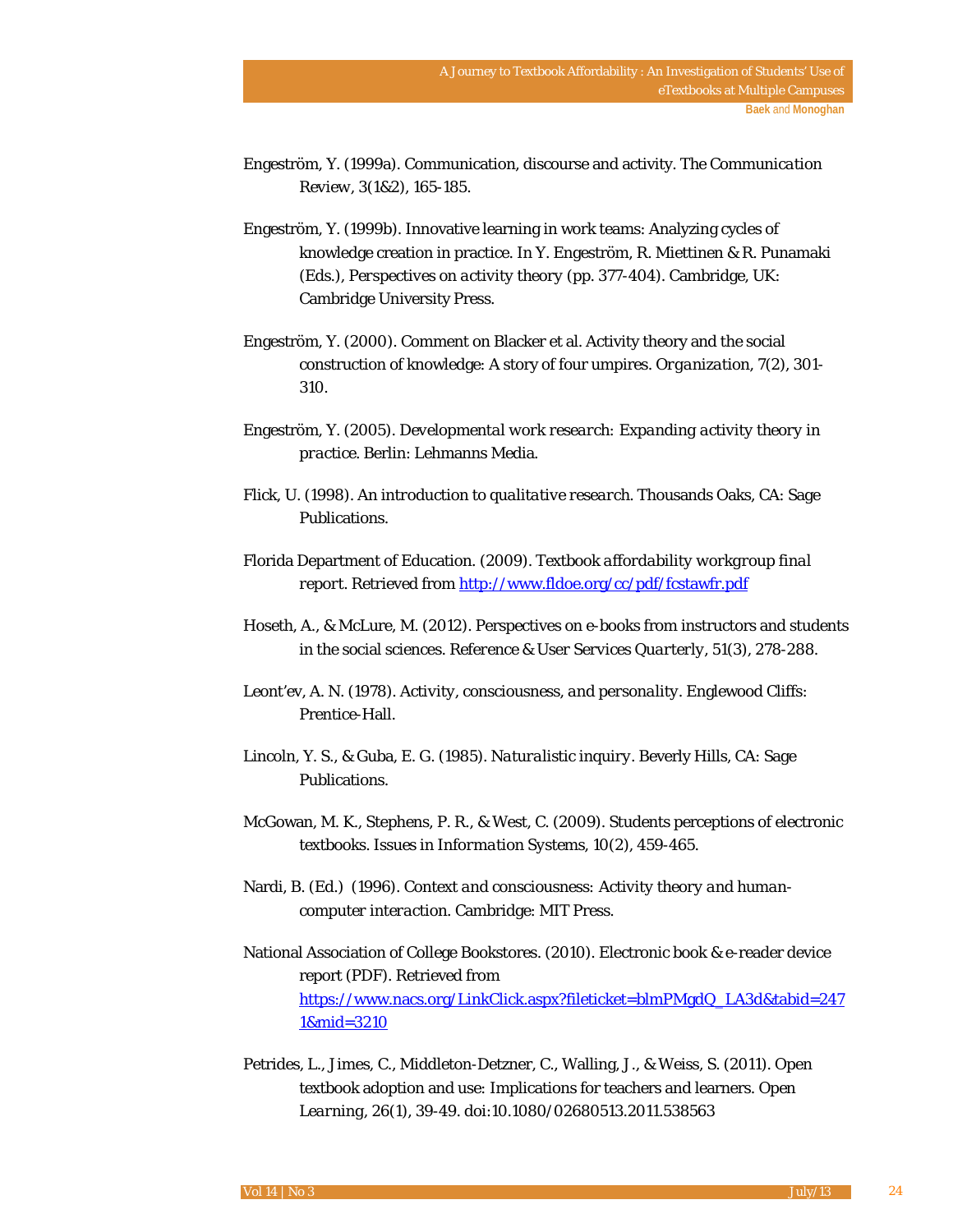- Reynolds, R. (2011). Trends influencing the growth of digital textbooks in US higher education. *Publishing Research Quarterly*, *27*(2), 178-187. doi:10.1007/s12109- 011-9216-5
- Ritter, M. (2010, December 1). Do students really prefer print textbooks? *The Digital Professor*. Retrieved from http://thedigitalprofessor.wordpress.com/2010/12/01/do-students-reallyprefer-print-textbooks/
- Shepperd, J. A., Grace, J. L., & Koch, E. J. (2008). Evaluating the electronic textbook: Is it time to dispense with the paper text? *Teaching of Psychology*, *35*(1), 2-5. doi:10.1080/00986280701818532
- Student PIRGs (2008). Course correction: How digital textbooks are off track and how to set them straight. Retrieved from http://www.studentpirgs.org/uploads/0b/9e/0b9e1d998ea89a92839789f43b5 06988/course-correction.pdf
- Student PIRGs (2010). A cover to cover solution: How open textbooks are the path to the textbook affordability. Retrieved from http://www.studentpirgs.org/uploads/66/4d/664d09ba9bc97cc9138eda5faac5 e061/A-Cover-To-Cover-Solution.pdf
- United States Department of Education. (2008). Higher Education Opportunity Act -2008. Retrieved from http://frwebgate.access.gpo.gov/cgibin/getdoc.cgi?dbname=110\_cong\_public\_laws&docid=f:publ315.110.pdf
- United States Government Accountability Office. (2005). *College textbooks: Enhanced offerings appear to drive recent price increases*. GAO-05-806.
- Weisberg, M. (2011). Student attitudes and behaviors towards digital textbooks. *Publishing Research Quarterly, 27*(2), 188-196. DOI 10.1007/s12109-011-9217- 4
- West Virginia Higher Education Policy Commission and Community and Technical College System (2009). Final report of the statewide task force on textbook affordability. Retrieved from https://www.wvhepc.org/resources/TTF\_Report-Web\_Ready072409.pdf
- Young, J. R. (2009, September 7). As textbooks go digital, campus bookstores may go bookless. *The Chronicle of Higher Education*. Retrieved from http://chronicle.com/article/The-Year-of-eTextbooks-/48305/